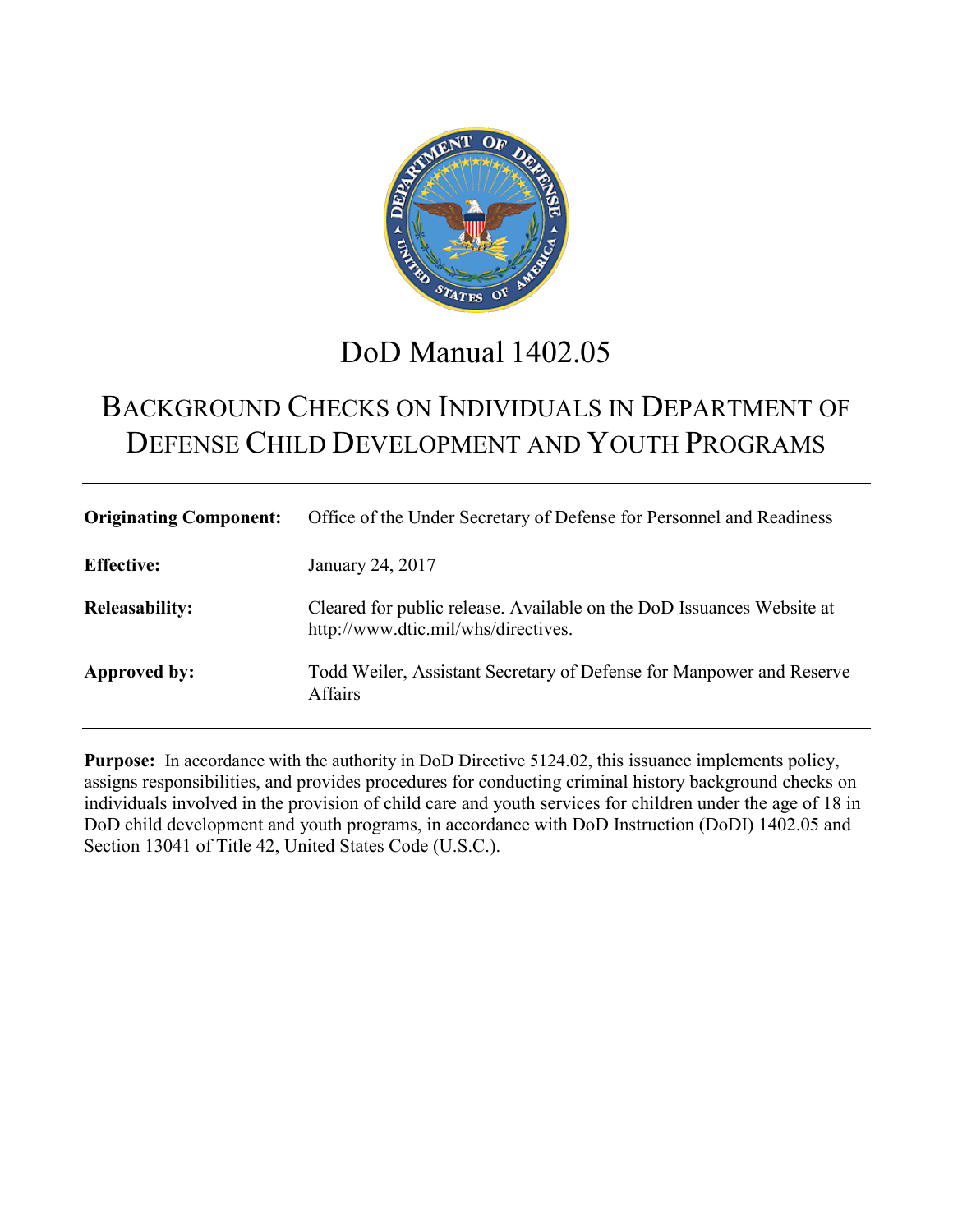# **TABLE OF CONTENTS**

| 2.1. Assistant Secretary of Defense for Manpower and Reserve Affairs (ASD(M&RA)) 5      |  |
|-----------------------------------------------------------------------------------------|--|
|                                                                                         |  |
| 2.3. Deputy Assistant Secretary of Defense for Military Community and Family Policy.  5 |  |
|                                                                                         |  |
| 2.5. Deputy Chief Management Officer OF THE DEPARTMENT OF DEFENSE 5                     |  |
| 2.6. Under Secretary of Defense for Acquisition, Technology, and Logistics (USD(AT&L)). |  |
|                                                                                         |  |
|                                                                                         |  |
|                                                                                         |  |
|                                                                                         |  |
|                                                                                         |  |
|                                                                                         |  |
|                                                                                         |  |
|                                                                                         |  |
|                                                                                         |  |
|                                                                                         |  |
|                                                                                         |  |
|                                                                                         |  |
|                                                                                         |  |
|                                                                                         |  |
|                                                                                         |  |
| e. Child and Youth Behavioral Military and Family Life Counselor (CYB-MFLC) 12          |  |
| f.                                                                                      |  |
| g.                                                                                      |  |
|                                                                                         |  |
|                                                                                         |  |
|                                                                                         |  |
|                                                                                         |  |
|                                                                                         |  |
|                                                                                         |  |
|                                                                                         |  |
|                                                                                         |  |
|                                                                                         |  |
|                                                                                         |  |
|                                                                                         |  |
|                                                                                         |  |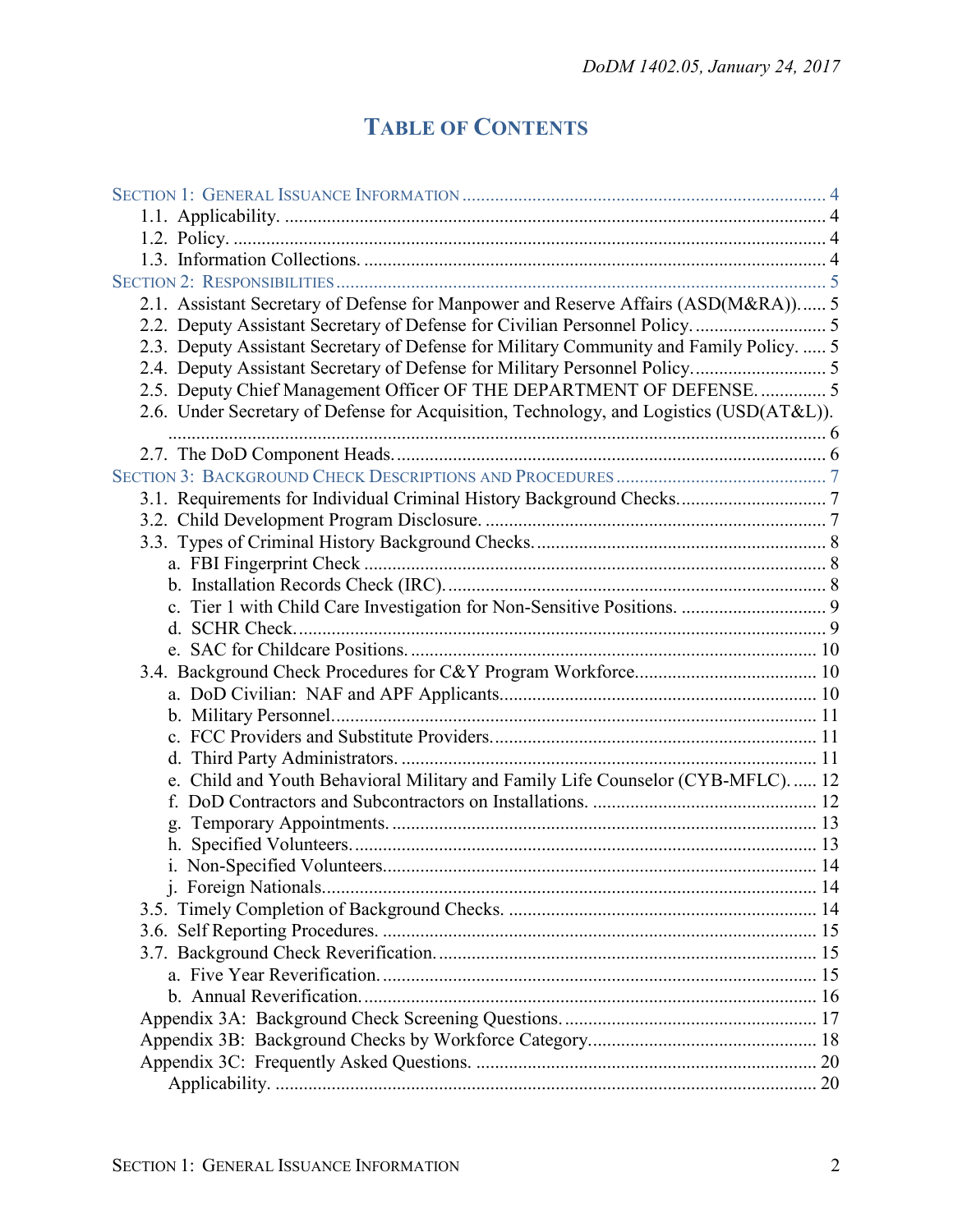| Q: Do these background check requirements apply to off-base civilian centers providing |  |
|----------------------------------------------------------------------------------------|--|
|                                                                                        |  |
| Q: Who can initiate background checks of prospective and current C&Y personnel?  20    |  |
|                                                                                        |  |
|                                                                                        |  |
| Q: Why are specified volunteers only required to have the advanced FBI fingerprint     |  |
|                                                                                        |  |
|                                                                                        |  |
|                                                                                        |  |
| a. Determination of Whether an Individual Meets Standards of Character and Conduct.22  |  |
|                                                                                        |  |
|                                                                                        |  |
|                                                                                        |  |
|                                                                                        |  |
|                                                                                        |  |
|                                                                                        |  |
|                                                                                        |  |
|                                                                                        |  |
| Appendix 4A: Suitability and Fitness Adjudication Criteria for Presumptive             |  |
|                                                                                        |  |
|                                                                                        |  |
|                                                                                        |  |
|                                                                                        |  |
|                                                                                        |  |
|                                                                                        |  |
|                                                                                        |  |
|                                                                                        |  |
|                                                                                        |  |
|                                                                                        |  |
|                                                                                        |  |
|                                                                                        |  |
|                                                                                        |  |

# TABLES

|  |  |  |  |  |  |  |  | Table 1. Criteria for Presumptive Disqualification and Mitigating Adjudication Factors.  25 |  |
|--|--|--|--|--|--|--|--|---------------------------------------------------------------------------------------------|--|
|--|--|--|--|--|--|--|--|---------------------------------------------------------------------------------------------|--|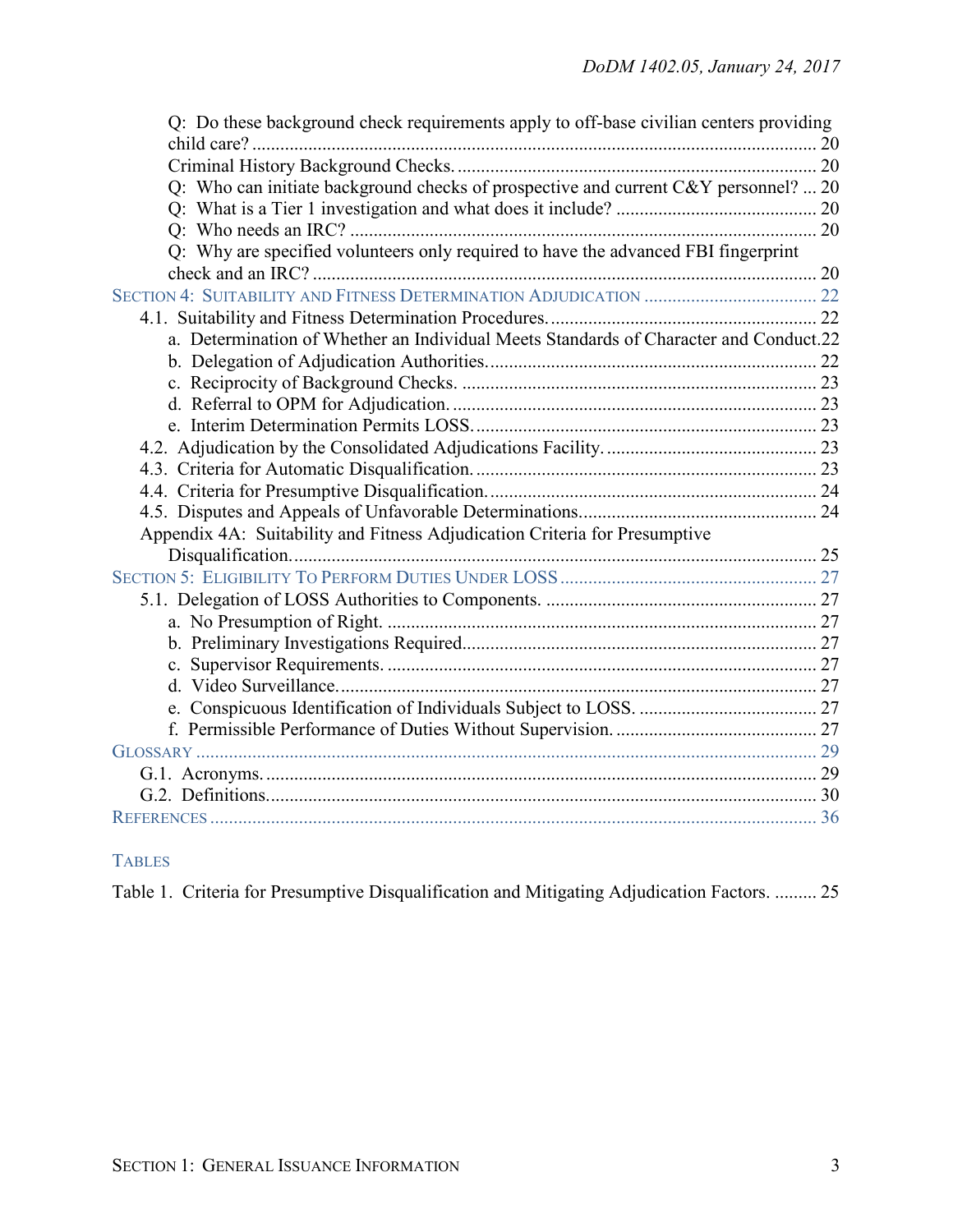# **SECTION 1: GENERAL ISSUANCE INFORMATION**

<span id="page-3-1"></span><span id="page-3-0"></span>**1.1. APPLICABILITY.** This issuance applies to OSD, the Military Departments, the Office of the Chairman of the Joint Chiefs of Staff and the Joint Staff, the Combatant Commands, the Office of the Inspector General of the Department of Defense, the Defense Agencies, the DoD Field Activities, and all other organizational entities within the DoD (referred to collectively in this issuance as the "DoD Components").

<span id="page-3-2"></span>**1.2. POLICY.** In accordance with DoDI 1402.05, individuals who have regular contact with children under 18 years of age in DoD child development and youth (C&Y) programs will undergo a criminal history background check and annually self-report changes to their criminal histories.

## <span id="page-3-3"></span>**1.3. INFORMATION COLLECTIONS.**

a. The Basic Criminal History and Statement of Admission, referred to in Paragraph 3.2 of this issuance, has been assigned Office of Management and Budget control number 0704-0516 in accordance with the procedures in Volume 2 of DoD Manual 8910.01. The expiration date of this information collection is listed on the Office of Management and Budget website at http://www.reginfo.gov/public/jsp/PRA/praDashboard.jsp.

b. The Basic Criminal History and Statement of Admission, referred to in Paragraph 3.2 of this issuance, does not require licensing with a report control symbol in accordance with Paragraph 1.b.(8) of Enclosure 3 of Volume 1 of DoD Manual 8910.01.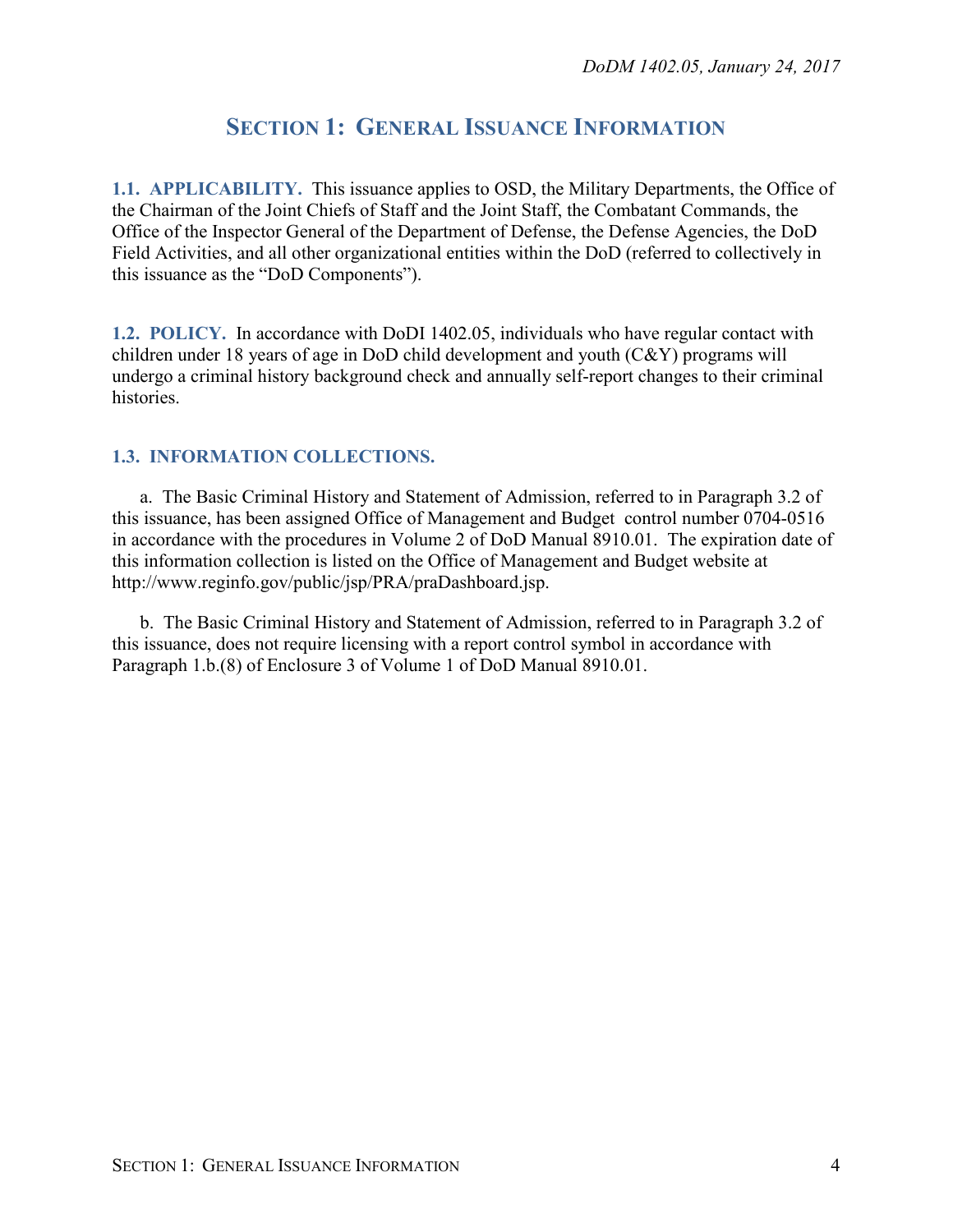# **SECTION 2: RESPONSIBILITIES**

<span id="page-4-1"></span><span id="page-4-0"></span>**2.1. ASSISTANT SECRETARY OF DEFENSE FOR MANPOWER AND RESERVE AFFAIRS (ASD(M&RA)).** Under the authority, direction, and control of the Under Secretary of Defense for Personnel and Readiness, the ASD(M&RA):

a. Ensures criminal history background checks comply with DoD policy and Federal Bureau of Investigation (FBI) Criminal Justice Information Services Division operational and security policies and procedures.

b. Monitors DoD Component compliance with this issuance, applicable laws, and subsequent guidance issued by the applicable investigative service provider.

#### <span id="page-4-2"></span>**2.2. DEPUTY ASSISTANT SECRETARY OF DEFENSE FOR CIVILIAN PERSONNEL**

**POLICY.** Under the authority, direction, and control of the ASD(M&RA), the Deputy Assistant Secretary of Defense for Civilian Personnel Policy oversees development of DoD Component policies and procedures for the background check process for all of the covered civilian C&Y program workforce, as described in Section 3.1. of this issuance.

#### <span id="page-4-3"></span>**2.3. DEPUTY ASSISTANT SECRETARY OF DEFENSE FOR MILITARY**

**COMMUNITY AND FAMILY POLICY.** Under the authority, direction, and control of the ASD(M&RA), the Deputy Assistant Secretary of Defense for Military Community and Family Policy oversees development of DoD Component policies and procedures for the background check process for all of the covered specified volunteers, family child care (FCC) providers, and other C&Y program workforce, as described in Section 3.1 of this issuance.

#### <span id="page-4-4"></span>**2.4. DEPUTY ASSISTANT SECRETARY OF DEFENSE FOR MILITARY**

**PERSONNEL POLICY.** Under the authority, direction, and control of the ASD(M&RA), the Deputy Assistant Secretary of Defense for Military Personnel Policy implements the guidance in this issuance for all of the covered military C&Y program workforce, as described in Section 3.1. of this issuance.

#### <span id="page-4-5"></span>**2.5. DEPUTY CHIEF MANAGEMENT OFFICER OF THE DEPARTMENT OF**

**DEFENSE.** The Deputy Chief Management Officer of the Department of Defense, through the Director of Administration:

a. Ensures the completion of background investigations in accordance with the Federal Investigative Standards.

b. Ensures that background investigations of individuals who have regular contact with children under 18 years of age in DoD C&Y programs consider the criteria for automatic and presumptive disqualification, as specified in Sections 4.3. and 4.4. of this issuance.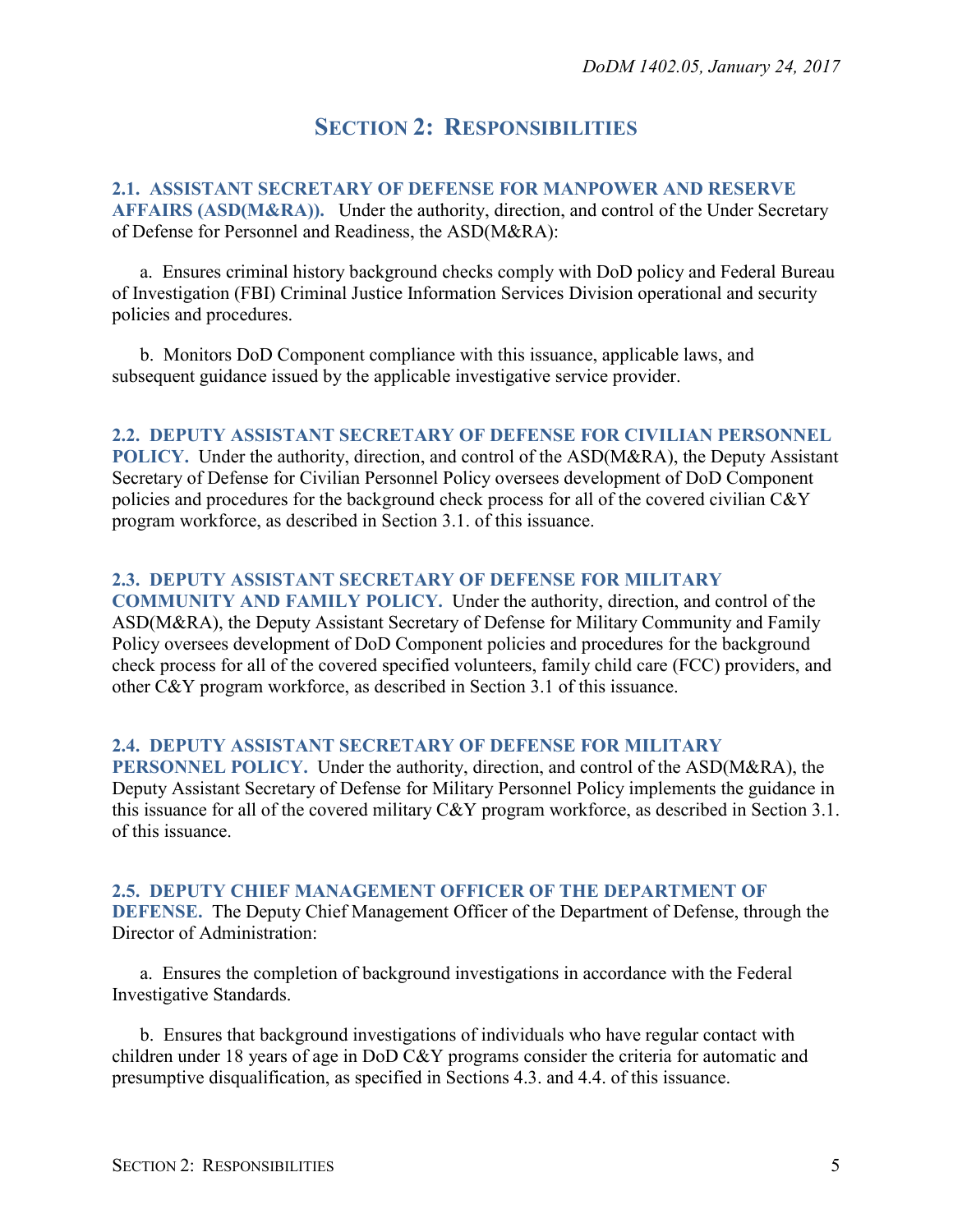<span id="page-5-0"></span>**2.6. UNDER SECRETARY OF DEFENSE FOR ACQUISITION, TECHNOLOGY, AND LOGISTICS (USD(AT&L)).** The USD(AT&L) ensures the Defense Federal Acquisition Regulation Supplement at Subpart 237.1 appropriately addresses the DoD requirements for background checks of contractors in accordance with the Federal Acquisition Regulation at Subpart 37.1 and DoD Instruction 1402.05.

## <span id="page-5-1"></span>**2.7. THE DOD COMPONENT HEADS.** The DoD Component heads:

a. Ensure Component compliance:

(1) With the requirements of DoDI 1402.05, applicable laws, and this issuance for all of the covered C&Y program workforce, as described in Section 3.1. of this issuance.

(2) With suitability and fitness determination policies, requirements, and procedures for individuals providing DoD C&Y Program services, as defined in DoDIs 6060.02 and 6060.4.

(3) With policies, requirements, and procedures for line-of-sight supervision (LOSS) of individuals with a favorable interim suitability determination.

(4) With all personally identifiable information collection, maintenance, dissemination and use in accordance with the requirements of Section 552a of Title 5, U.S.C and DoD 5400.11.

b. Provide support and resources, as required, to implement this issuance and any corresponding Component-specific policies, requirements, and procedures.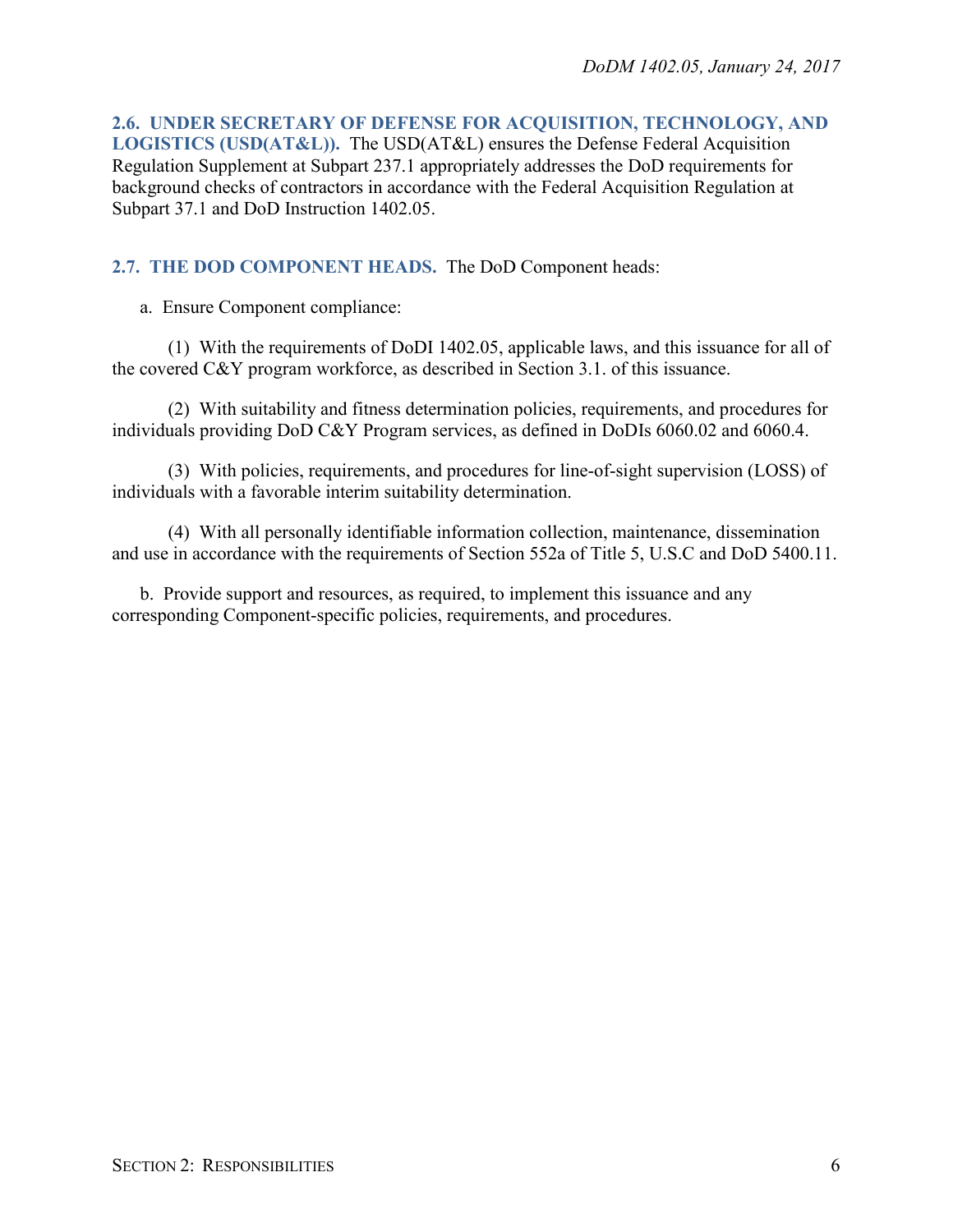# <span id="page-6-0"></span>**SECTION 3: BACKGROUND CHECK DESCRIPTIONS AND PROCEDURES**

### <span id="page-6-1"></span>**3.1. REQUIREMENTS FOR INDIVIDUAL CRIMINAL HISTORY BACKGROUND**

**CHECKS.** Criminal history background checks are required for all individuals involved with the provision of C&Y services and programs who have regular contact with children under the age of 18. The following categories of individuals are subject to the procedures of this issuance, and for purposes of this issuance, may be referred to as the "DoD C&Y program workforce":

a. All appropriated fund (APF) and nonappropriated fund (NAF) employees.

b. Foreign national employees.

c. FCC providers, substitute providers and any person 18 years of age or older residing in or visiting the provider's home for 30 days or more. If a household member turns 18 years of age during the year, a background check is required to be initiated prior to re-certification.

d. Specified volunteers providing recreational or childcare services, such as those individuals who could have regular contact with children, such as youth sports coaches. The DoD Component head will designate specified volunteers.

e. DoD contractors, subcontractors, staff, or providers in DoD facilities or installations who have regular contact with children under the age of 18.

f. Military personnel who are employed or volunteer in any of the categories identified in Paragraphs 3.1.a., c., d., and e.

<span id="page-6-2"></span>**3.2. CHILD DEVELOPMENT PROGRAM DISCLOSURE.** In accordance with DoDI 6060.02, current and prospective employees, DoD contractors, family child care providers, adults residing in a family child care home, and specified volunteers must complete a new DD Form 2981, "Basic Criminal History and Statement of Admission (Department of Defense Child and Youth (C&Y) Programs)," upon application for any position within a DoD C&Y program.

a. These individuals must annually self-report and certify over a 5-year period specified crimes or offenses that would automatically or presumptively disqualify them from a favorable suitability or fitness determination, as referenced in Section 4 of this issuance. After the initial 5 year coverage period, C&Y program staff will initiate a new DD 2981 and maintain it in C&Y program offices.

b. C&Y program staff will administer the annual DD 2981 self-reporting certification to:

(1) Employees during a single month of the calendar year, such as during annual performance reviews.

(2) FCC providers, substitute providers, and adult family members residing in a family child care home during the annual recertification process.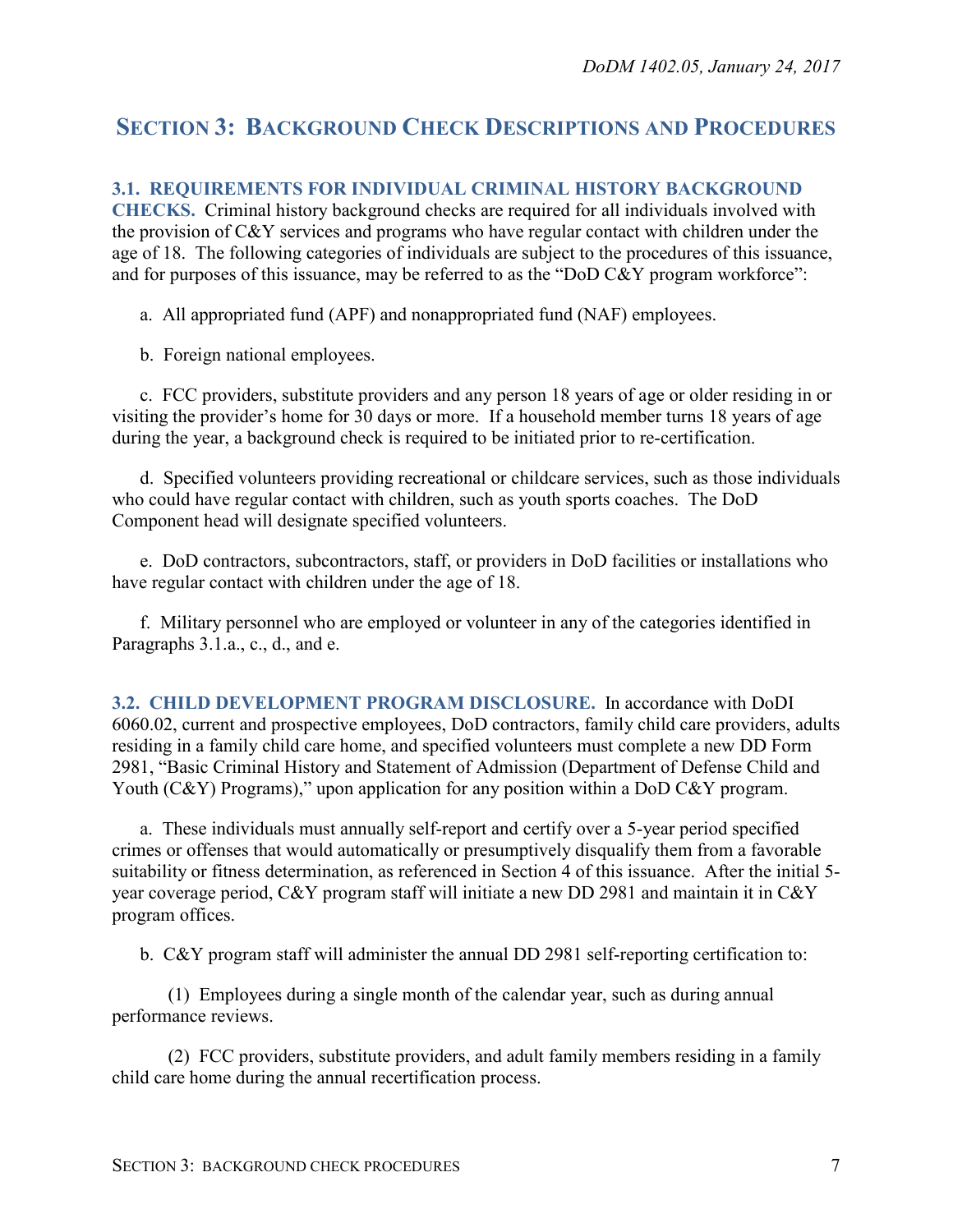(3) DoD contractors during annual agreement extensions, renewals, or awards.

(4) Specified volunteers in the most efficient manner determined by the DoD Components.

<span id="page-7-0"></span>**3.3. TYPES OF CRIMINAL HISTORY BACKGROUND CHECKS.** Component designees must notify existing, newly-hired, and prospective employees, contractors, FCC providers and substitute providers and their adult family members, and specified volunteers of the requirement for the completion of criminal history background checks and periodic reverification. Relevant criminal history background checks include:

<span id="page-7-1"></span>**a. FBI Fingerprint Check**. Fingerprint submissions are required for background check investigations sent to Office of Personnel Management (OPM). OPM recommends submission of electronic fingerprints through the Fingerprint Transaction System. Electronic fingerprint submissions will be scheduled to the FBI as a special agreement check (SAC), case type 92. The SAC results will be furnished to the designated security office identifier as soon as the SAC is complete.

(1) An advanced FBI fingerprint report can be generated the day after completion of the criminal history background check by designated code "R" on the Agency Use Block of the Electronic Questionnaires for Investigations Processing (e-QIP) submission. The advanced FBI fingerprint report will be sent immediately to the Component's Security Office Identifier.

(2) A fingerprint result of "unclassifiable" by the FBI will result in a name-based search of the individual's FBI Criminal Justice Information System criminal history information. Agencies may submit up to two fingerprint requests, per individual, for an additional classification attempt within 1 year of the unclassifiable fingerprint result without incurring an additional cost. The original case number must be provided when the report is submitted. Failure to provide the original case number may result in an additional charge for the report.

(3) Components are advised to refer to the latest OPM guidance on requesting personnel investigations at [https://www.opm.gov/investigations/background-investigations/requesting](https://www.opm.gov/investigations/background-investigations/requesting-opm-personnel-investigations/)[opm-personnel-investigations/.](https://www.opm.gov/investigations/background-investigations/requesting-opm-personnel-investigations/)

<span id="page-7-2"></span>**b. Installation Records Check (IRC).** An IRC is a query of records maintained on an individual by programs and entities at a military installation where the individual has a DoD affiliation. "DoD affiliation" means a prior or current association, relationship, or involvement with the DoD or any elements of the DoD, including living, working, or volunteering on a DoD installation.

(1) The IRC should review the applicant's relevant and accessible past records, with a minimum coverage of 2 years prior to the date of application, and include:

- (a) Installation law enforcement or security records.
- (b) Family Advocacy Program (FAP) records.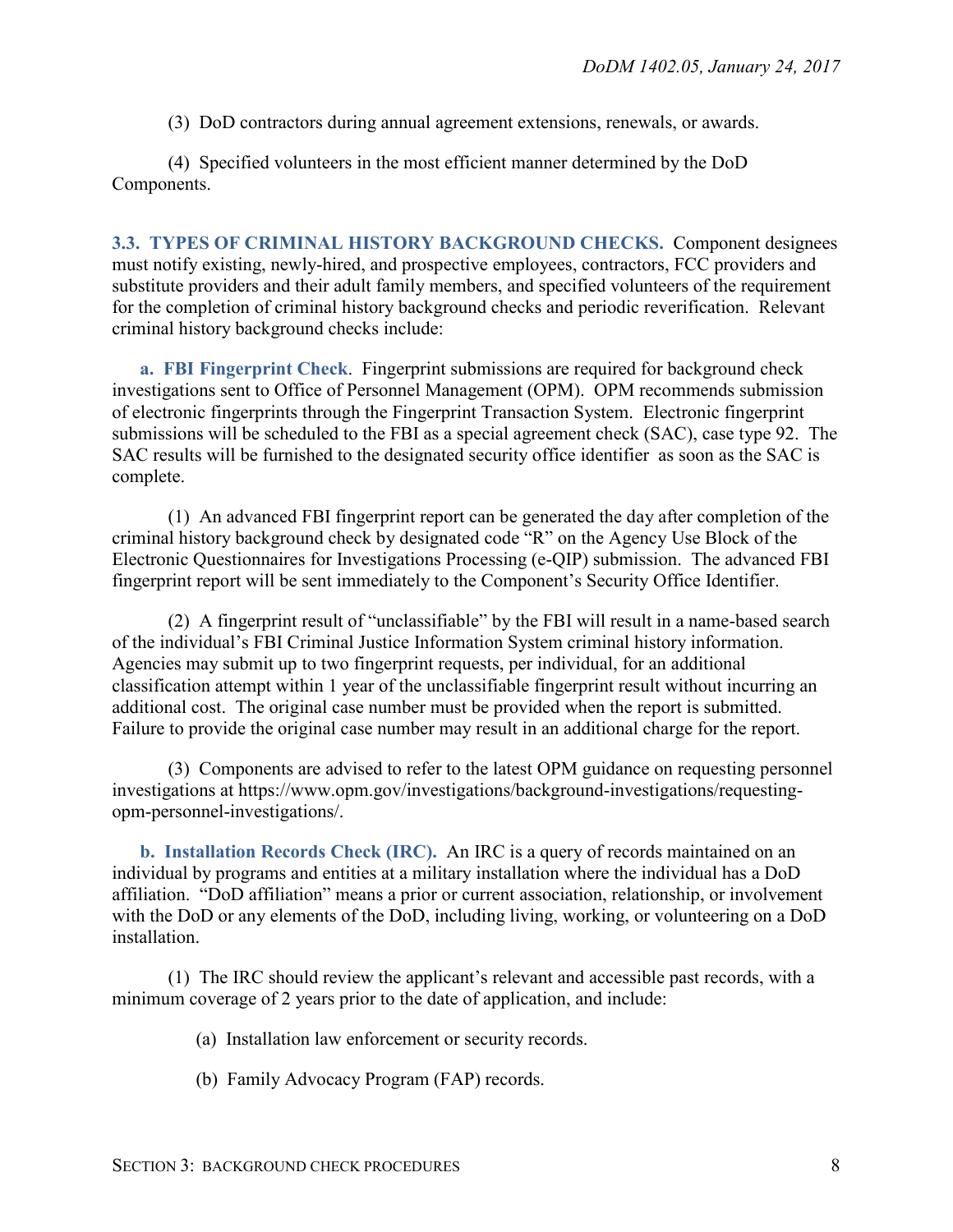(c) Alcohol, drug, and substance abuse records (including pre-employment records and the results of any random drug testing).

(2) Component designees should attach IRC results that contain derogatory or questionable information (regardless of mitigating factors) to the OPM e-QIP applicant submission. Questionable IRC information helps inform OPM investigative requirements.

<span id="page-8-0"></span>**c. Tier 1 with Child Care Investigation for Non-Sensitive Positions.** Tier 1 investigations include review of the following:

(1) Standard Form 85, "Questionnaire for Non-Sensitive Positions."

(2) FBI advanced fingerprint check.

(3) Security and Suitability Investigations Index and the Defense Clearance and Investigation Index.

(4) Other federal agencies, as appropriate.

(5) Written inquiries to current and past employers, schools of record, references, local law enforcement agencies covering the past 5 years, and immigration and naturalization service (if foreign born).

<span id="page-8-1"></span>**d. State Criminal History Repository (SCHR) Check.** All States maintain a central repository to track individuals convicted in that State of sex crimes, offenses involving a child victim, drug felonies, domestic violence, or violent crimes. State checks must include the State child abuse and neglect repository and State sex offender registry. The results of statewide database checks may vary by State due to legislative restrictions. Therefore, prior to submitting a Tier 1 with SCHR request to OPM, State-specific documentation requirements for requesting a SCHR need to be reviewed and accurately completed by the requesting Component.

(1) An applicant with a current investigation of a Tier 1 or higher must still obtain an SCHR.

(2) In certain instances, States will provide a local agency check (LAWE) in lieu of an SCHR. If a State returns a LAWE in lieu of an SCHR, the DoD Consolidated Adjudications Facility (CAF) (or Component, if the CAF is unable to make a favorable determination for other reasons) may adjudicate the case.

(a) Certain States and the District of Columbia may not comply with SCHR or LAWE requests. If all other background check records are available, C&Y covered personnel currently domiciled in these locations should be considered eligible for DoD CAF adjudication (or Component, if the CAF is unable to make a favorable determination for other reasons).

(b) For U.S. citizens residing overseas for any consecutive period of 6 months or more in the previous 5 years, OPM will conduct an Interpol check in place of the LAWE check.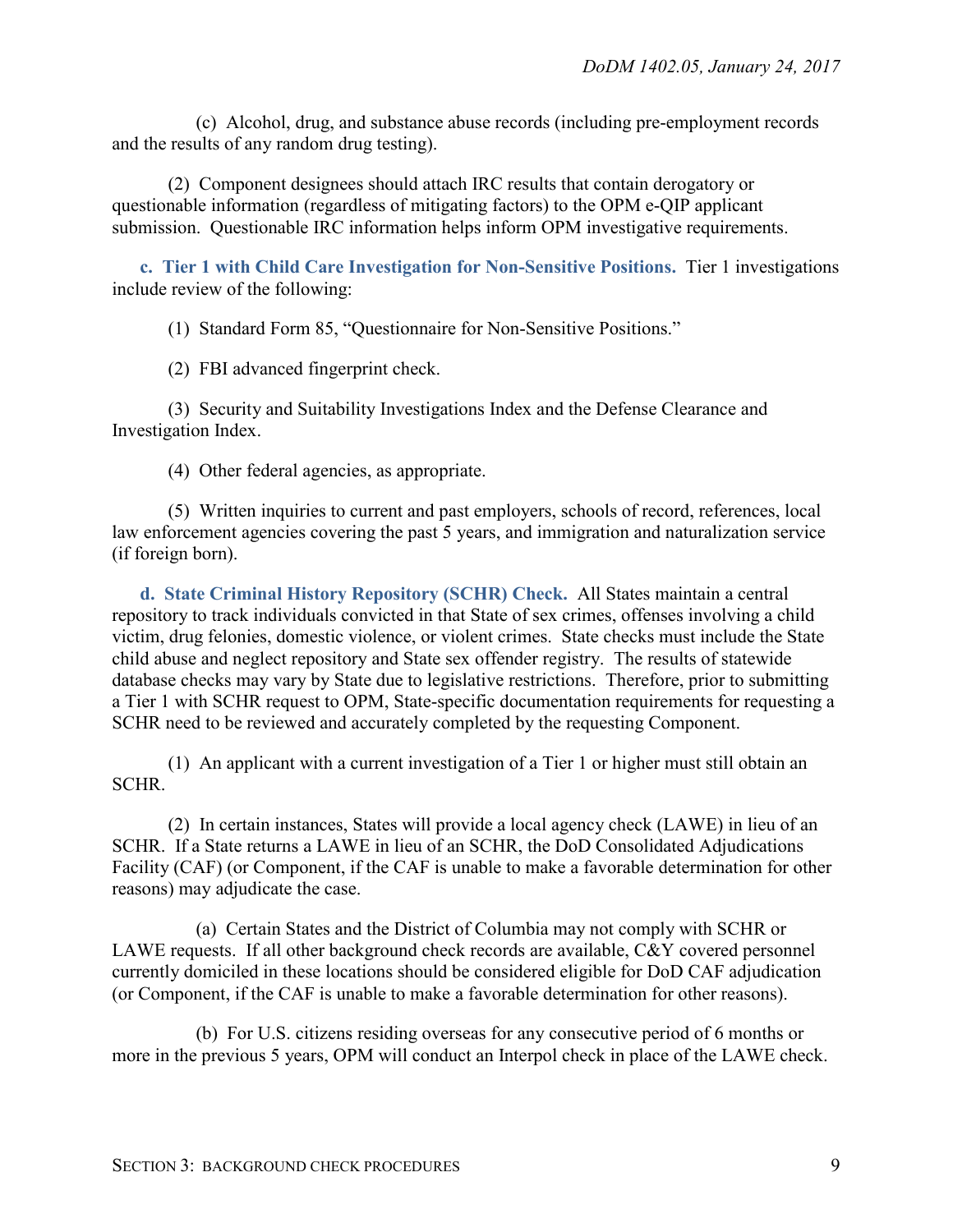<span id="page-9-0"></span>**e. SAC for Childcare Positions.** After completion of the Tier 1 investigation, Components must request a 5-year reverification SAC from OPM or an approved investigative service provider as an update to the initial investigation. SAC searches utilize the FBI fingerprint classification and the SCHR and must check only those States in which the employee has resided since the last complete investigation or reverification.

#### <span id="page-9-1"></span>**3.4. BACKGROUND CHECK PROCEDURES FOR C&Y PROGRAM WORKFORCE.**

Procedures for conducting background checks on individuals identified in Paragraphs 3.1.a.-f. differ based on the individuals' employment or volunteer status. Component designees, such as human resource officers, personnel security, or appropriate designated officials, must ensure that the appropriate background investigations are requested, tracked, and adjudicated to determine suitability or fitness for employment in C&Y programs. Per the latest DoD guidance, OPM, the authorized investigative service provider, or the DoD will conduct the investigations.

#### <span id="page-9-2"></span>**a. DoD Civilian: NAF and APF Applicants.**

(1) Prior to an offer of employment, Component designees should begin the background check pre-screening process by obtaining:

- (a) OPM Optional Form 306, "Declaration for Federal Employment."
- (b) A résumé or application.
- (c) DD Form 2981.
- (d) Advanced FBI fingerprint report.
- (e) IRC, if applicable.

(2) Component designees will review the pre-employment screening documents to determine if the applicant's submission indicates any automatic or presumptively disqualifying information preventing the applicant from further consideration as a C&Y program workforce candidate.

(3) After reviewing the initial results of these checks and if favorably adjudicated, Component designees will grant the applicant an interim suitability or fitness determination for working under LOSS, pending a final suitability and fitness determination.

(4) Upon an applicant's acceptance of employment, but not later than 7 calendar days after placement in the position under LOSS, Component designees must initiate, review, and release the Tier 1 investigation to the OPM e-QIP application (found at http://www.opm.gov/investigations/e-qip-application) by submitting the following:

(a) Standard Form (SF) 85, "Questionnaire for Non-Sensitive Positions." SCHR checks should be generated using the extra coverage code "8" or position code "H" in the agency use block on the SF-85.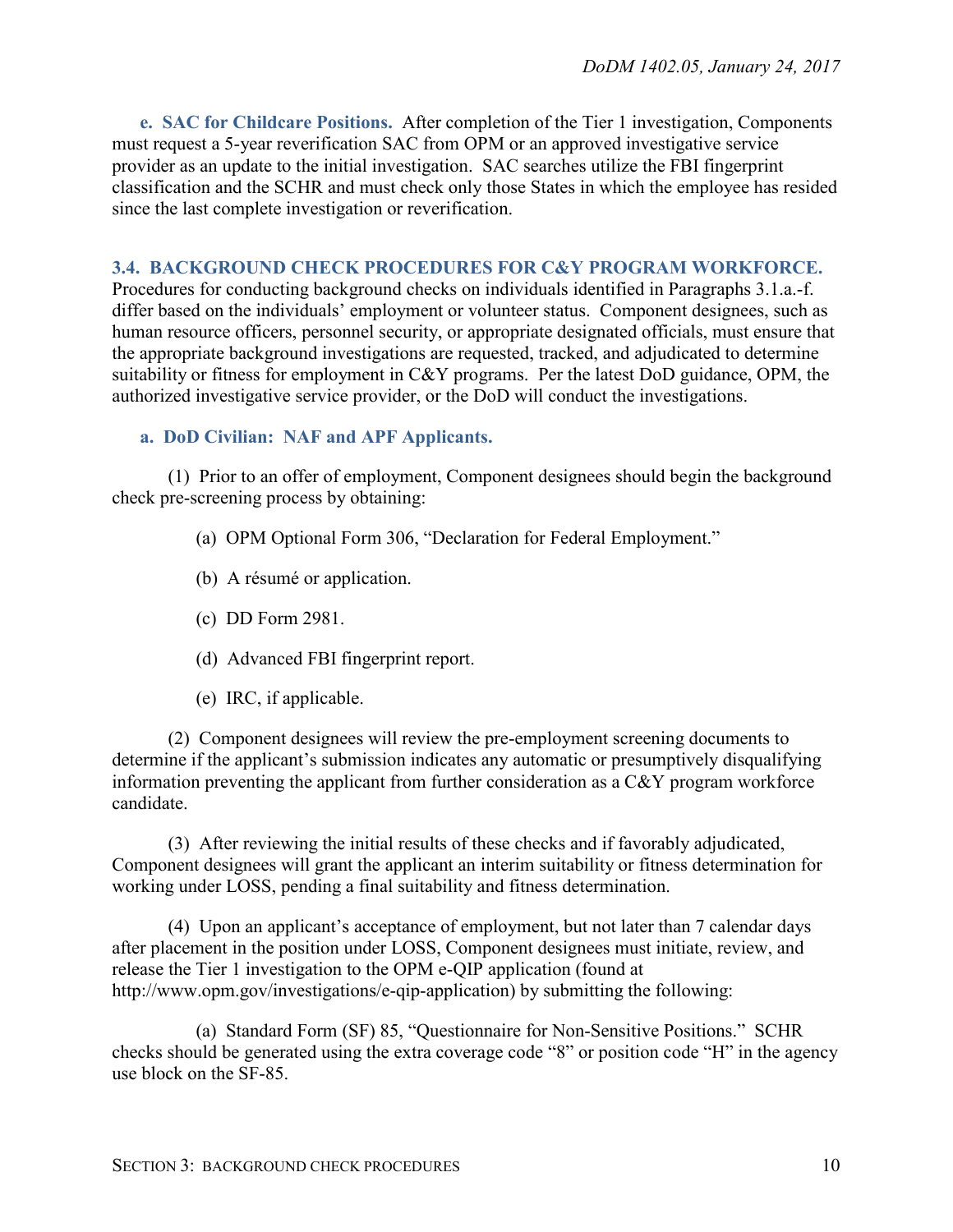(b) IRC results that contain derogatory or questionable information (regardless of mitigating factors).

(5) OPM transmits the investigative results to the CAF for adjudication.

(a) For those cases where a DoD CAF adjudicator can reach a favorable determination, the case is adjudicated and the adjudication action recorded in the Case Adjudication Tracking System (CATS) and the Central Verification System (CVS), or latest DoD approved tracking system.

(b) For those cases with missing, inaccurate or incomplete data, or where the DoD CAF cannot reach a favorable determination, the case is returned to the Component adjudicator for suitability determination. Returned cases do not necessarily require an unfavorable determination. Instead, these cases simply may involve information that requires additional, Component-specific evaluation.

(6) A favorable suitability determination from the IRCs, advanced fingerprint report, and Tier 1 investigation permits termination of LOSS requirements for the employee's C&Y program position.

<span id="page-10-0"></span>**b. Military Personnel.** These are active duty Service members, Guard, and Reserve personnel who provide childcare services as part of a normal duty assignment or are involved during off-duty hours as paid staff, a specified volunteer or FCC provider's or substitute provider's spouse. For military personnel with an active security clearance investigated at the NACI or higher level, an SCHR and an IRC are still required. Simply holding an active security clearance does not meet the criminal background history investigative requirements of a Tier 1 investigation with SCHR coverage. State checks must include the State child abuse and neglect repository and the State sex offender registry.

<span id="page-10-1"></span>**c. FCC Providers and Substitute Providers.** FCC providers and substitute providers are subject to advanced FBI fingerprint checks, IRCs, and Tier 1 investigations with SCHRs. All other persons 18 years of age and older residing in a provider's home must receive an FBI fingerprint check and an IRC, if applicable. A Component must receive the results of a Tier 1 investigation prior to licensing an FCC provider to care for children. Component designees will process FCC provider and substitute provider applicants using the following documents and procedures:

(1) DD Form 2981.

(2) Advanced FBI fingerprint report.

(3) IRC, if applicable.

(4) SF-85. SCHR checks should be generated using the extra coverage code "8" or position code "H" in the agency use block on the SF-85.

<span id="page-10-2"></span>**d. Third Party Administrators.** A third party administrator (TPA) is a person or organization that processes claims and performs other administrative services in accordance with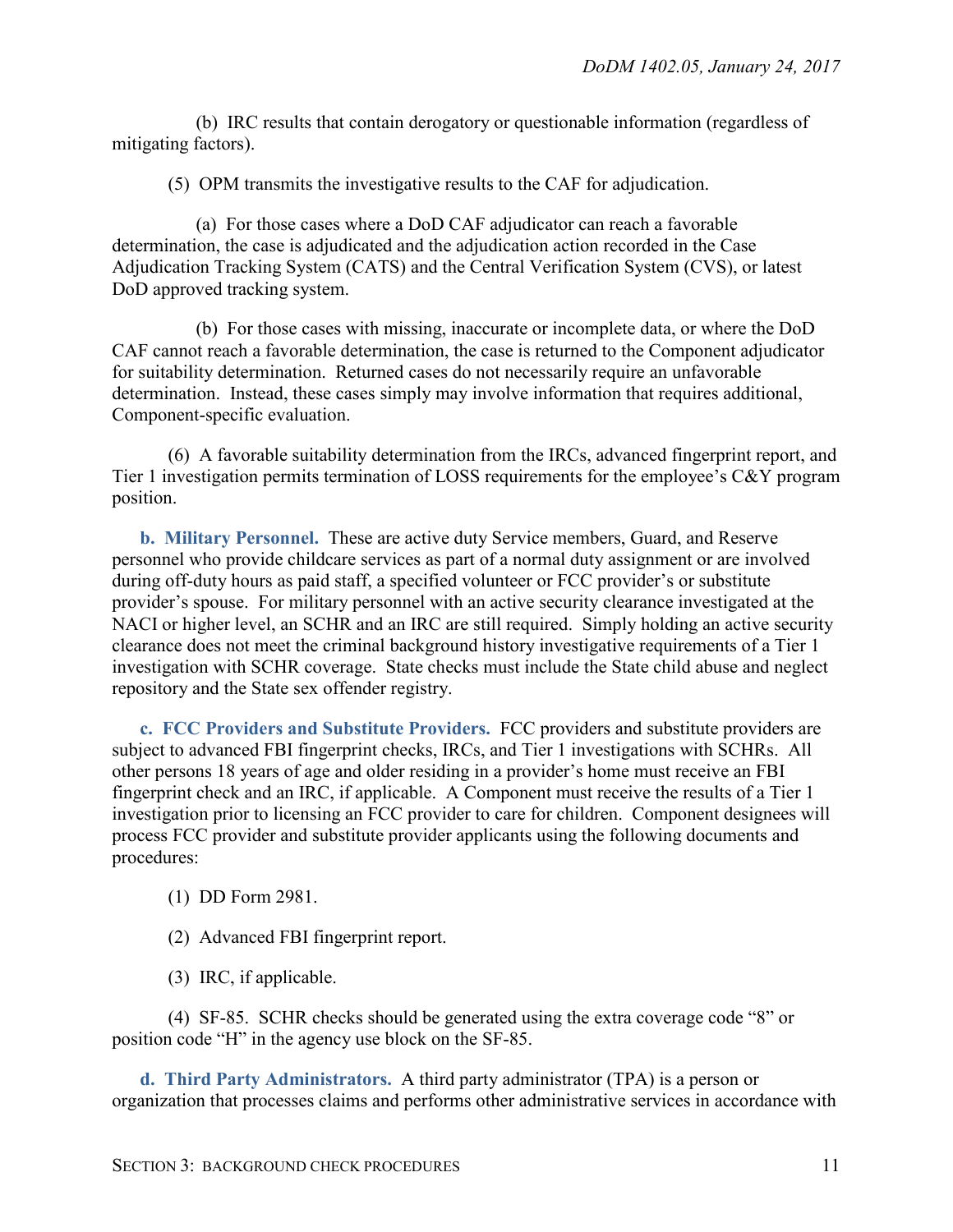a service contract. The State in which the TPA provides the child care services is responsible for establishing the requirements for State licensure and designating the State-approved entity with responsibility for conducting and adjudicating the background checks.

(1) TPAs may not conduct criminal history background checks for the DoD. TPAs must validate and maintain supporting documentation that the child care services and organization is currently licensed and regulated by the State to provide child care services.

(2) Community-based child care providers, as defined in DoDI 6060.02, must meet State licensing standards or school district requirements and policies for background checks. TPAs will verify that these requirements are met.

(3) Components may develop or add additional Service-specific background check requirements into their contracts with TPAs.

<span id="page-11-0"></span>**e. Child and Youth Behavioral Military and Family Life Counselor (CYB-MFLC).** CYB-MFLCs augment C&Y program services by providing support to faculty, staff, parents and children for issues including, but not limited to, school adjustment, deployment and reunion adjustments, and parent-child communications.

(1) Due to the transient nature of their assignments, CYB-MFLCs must complete an IRC every 2 years or every fourth assignment, whichever comes first. Installations must accept current IRCs, regardless of the initiating Military Service. Upon assignment of MFLCs to the gaining installation, the gaining installation will receive the status of completed IRCs.

(2) CYB-MFLCs working on-installation must have an advanced FBI fingerprint check, Tier 1 investigation with SCHR check, and IRC, if applicable, pursuant to Paragraph 2.c. of Enclosure 3 of DoDI 1402.05.

(3) CYB-MFLCs working in off-installation community-based programs and schools will follow the background check requirements of the State, or State Department of Education, consistent with the community-based child care requirements referenced in DoDI 6060.02.

(4) CYB-MFLCs may not rotate to on-installation programs until they meet the background check requirements for working on-installation specified in Paragraph 3.4.e.(2) of this issuance.

<span id="page-11-1"></span>**f. DoD Contractors and Subcontractors on Installations.** Components that utilize contractors for services (e.g., bus drivers, custodial, or facility maintenance providers, or performing arts or sports camps providers) where contractor staff are expected to have regular contact with minors (and may rotate among installations), or that maintain a contract with a selfemployed individual providing C&Y program services (e.g., performing arts instruction), must subject such individuals to the required criminal history background checks.

(1) Components should use the following documents and procedures:

(a) DD Form 2981.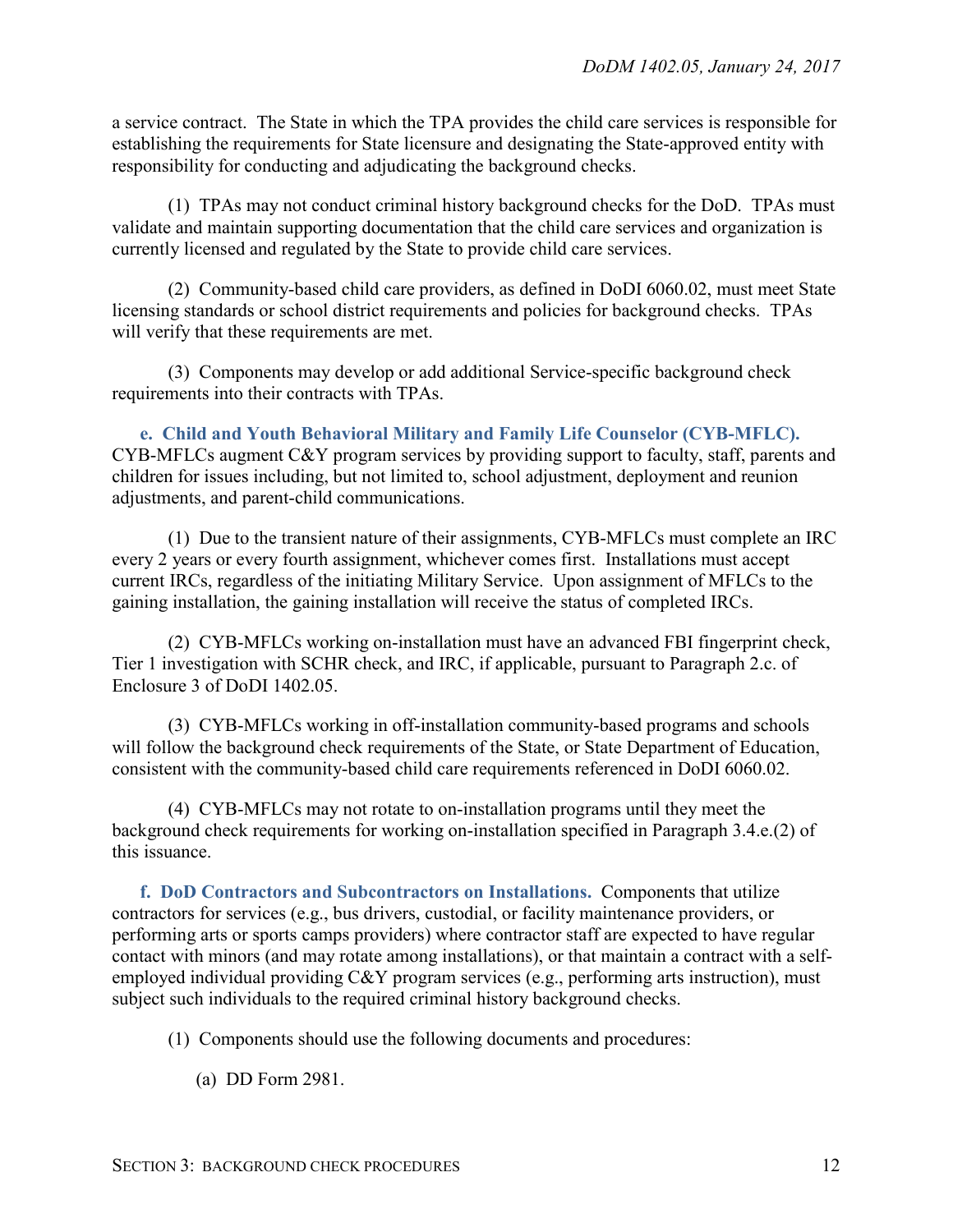(b) Advanced FBI fingerprint report.

(c) IRC, if applicable.

(d) SF-85. SCHR checks should be generated using the extra coverage code "8" or position code "H" in the agency use block on the SF-85.

(2) Exceptions to this general rule to waive the requirement for a Tier 1 investigation for bus drivers and custodial or facility maintenance contract providers are permissible under the following conditions:

(a) If the employee performs the bus driver, custodial, or facility maintenance services after normal working hours when children and youth are not present.

(b) If the employee performs the bus driver, custodial, or facility maintenance services during normal working hours under LOSS when children and youth are present.

(3) Components should coordinate with their contracting officers to determine the appropriate course of action to modify existing contracts in order to include DoDI 1402.05 requirements for criminal history background checks.

<span id="page-12-0"></span>**g. Temporary Appointments.** Temporary appointments, such as summer hires, camp counselors, and contractors, are C&Y program individuals employed for a period not exceeding 180 consecutive calendar days. Typically, their term of employment is of shorter duration than is required to perform a Tier 1 investigation background check. These individuals must always work under LOSS. However, temporary employees who return to C&Y program employment on a recurring basis for an aggregate of 180 or more days in a single or series of appointments should be considered by the Components for a Tier 1 investigation background check. Component designees must process temporary or summer employees and contractors using the following documents and procedures:

- (1) DD Form 2981.
- (2) Advanced FBI fingerprint report.
- (3) IRC, if applicable.

<span id="page-12-1"></span>**h. Specified Volunteers.** These are individuals who donate their time to support C&Y programs and could have regular contact with children over an extended period of time. Athletic and performing arts coaches and academic tutors fall in this category. The Component head designates specified volunteers, who must undergo the following background checks:

- (1) DD Form 2981.
- (2) Advanced FBI fingerprint report.
- (3) IRC, if applicable.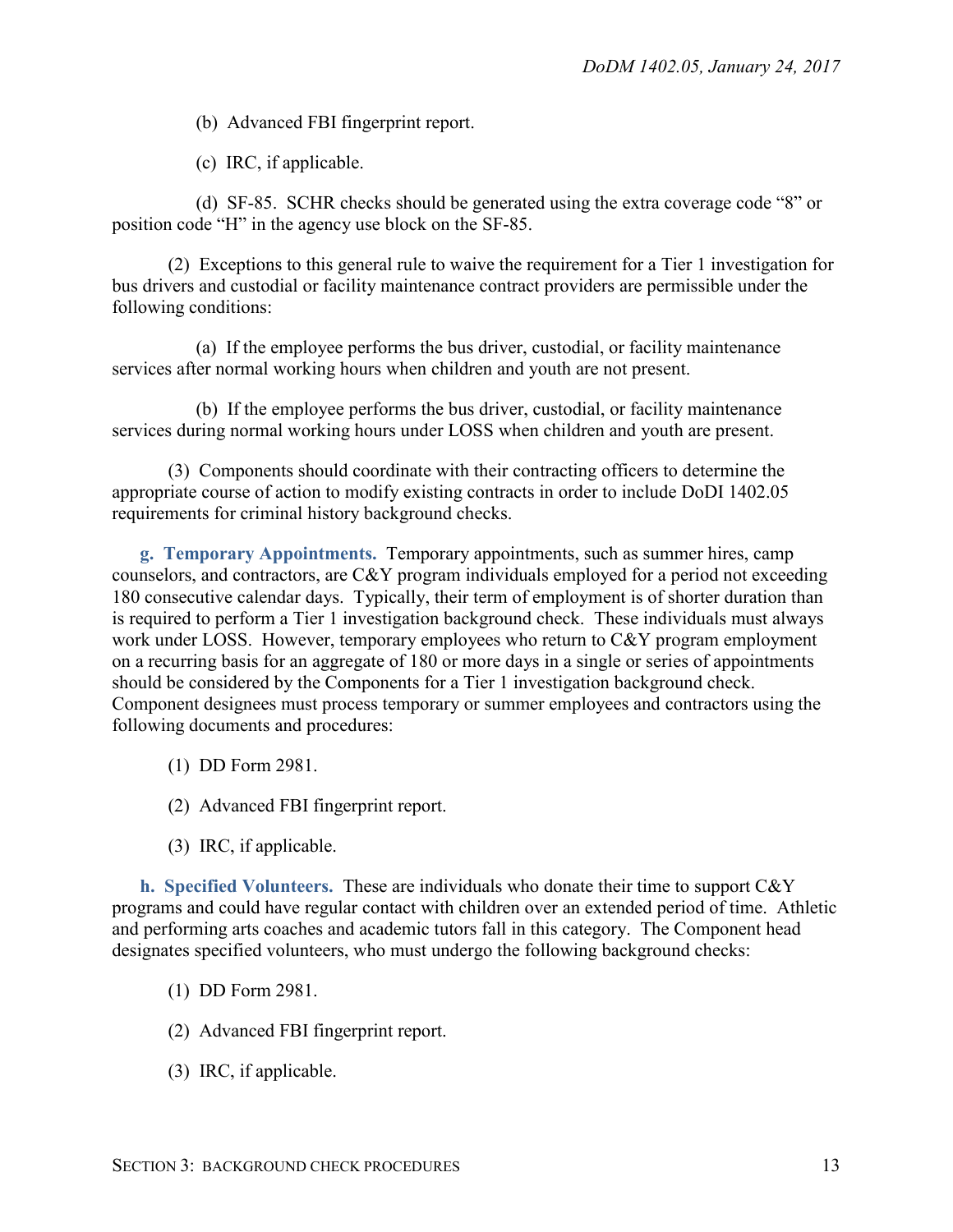<span id="page-13-0"></span>**i. Non-Specified Volunteers.** Individuals with infrequent contact with minors, or interacting in a controlled and limited duration activity, such as participating in one-time activities or events, are considered non-specified volunteers. For example, individuals designated as a field trip chaperone with monitored access and limited duration (e.g., 3 to 5 hours) would fall into this category. Background checks are not required for non-specified volunteers whose services will be of shorter duration than is required to perform the background checks, and who work under LOSS supervision by an individual who has successfully completed a criminal history background check.

<span id="page-13-1"></span>**j. Foreign Nationals.** Components must initiate and ensure a favorable adjudication of background checks for foreign nationals before they begin working in DoD C&Y programs. The type of background investigation may vary based on standing reciprocity treaties between the United States and its allies or agency agreements with the host country concerning identity assurance and information exchanges.

(1) The investigation of a non-U.S. national at a foreign location must be consistent with or equivalent to a Tier 1 investigation, to the extent possible, per the latest guidance from DoD.

(2) At U.S.-based locations and in U.S. territories (other than American Samoa and Commonwealth of the Northern Mariana Islands), non-U.S. nationals who are present in the United States or a U.S. territory for 3 years or more must have an advanced FBI fingerprint check and a Tier 1 with child care coverage investigation initiated and completed.

(a) Non-U.S. nationals who have been in the United States or U.S. territory for less than 3 years may not meet OPM investigative requirements. In this event, the DoD CAF may forward the case to the Component concerned for adjudication.

(b) DoD Components also may delay the background investigation of a non-U.S. national who has been in the United States or U.S. territory for less than 3 years until the individual has been in the United States or U.S. territory for at least 3 years. In this scenario, the relevant Component official may allow LOSS at his or her discretion, as appropriate based on a risk determination and in accordance with Volume 1231 of DoDI 1400.25.

<span id="page-13-2"></span>**3.5. TIMELY COMPLETION OF BACKGROUND CHECKS.** In no event will an individual subject to this issuance be presumed to have a favorable background check merely because there has been a delay in receiving the results of the requisite background check.

a. The results of SCHR checks may vary by jurisdiction due to State-specific legislative restrictions on the release of information. If no response from a State is received within 60 days from the date of an SCHR request, the DoD CAF (or the Component designee, if the CAF is unable to render a favorable determination for other reasons) will make a suitability or fitness determination based on the Tier 1 investigation results.

b. The Component official must provide to the appropriate determining authority any SCHR responses received after making this determination for new suitability determination.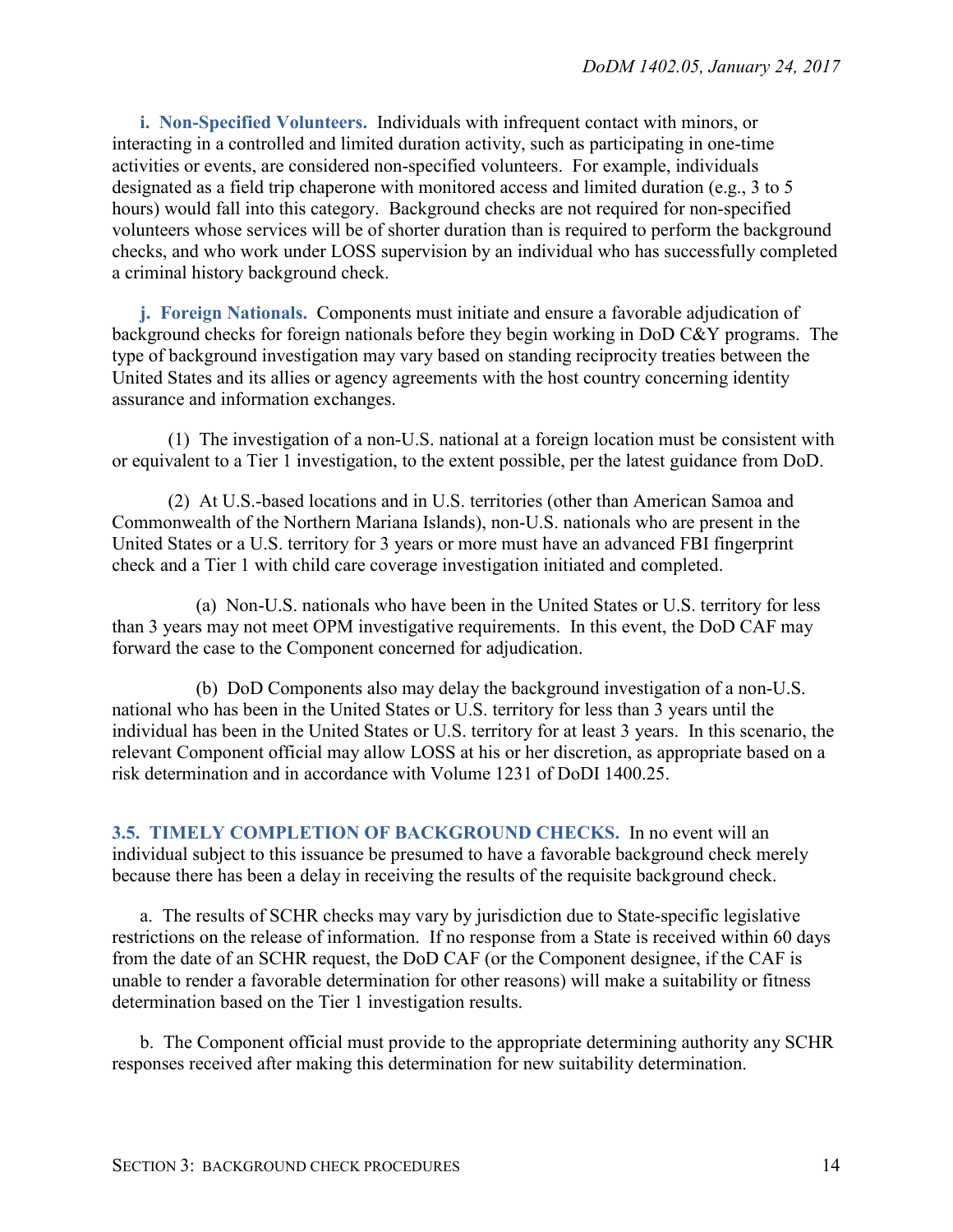<span id="page-14-0"></span>**3.6. SELF REPORTING PROCEDURES.** The C&Y program workforce must sign and annually certify that they have not been arrested, charged or convicted by federal, State, or local authorities for any violation of any federal law, Military law, State law, County or Municipal law or met the Family Advocacy criteria for child maltreatment in the past year for any crimes or offenses enumerated in Block 6 of DD Form 2981. Individuals working in DoD C&Y programs, who are undergoing a background investigation or have a completed background check and favorable suitability and fitness determination, must report immediately to their respective Component designee subsequent automatic disqualification criteria under Paragraph 4.3. of this issuance and presumptive disqualification criteria under Paragraph 4.4. of this issuance.

## <span id="page-14-1"></span>**3.7. BACKGROUND CHECK REVERIFICATION.**

<span id="page-14-2"></span>**a. Five Year Reverification.** All DoD civilian employees (both APF and NAF), military personnel, DoD contractors, and any other individuals reasonably expected to have regular contact with children on a DoD installation, in a DoD program, or as part of a military- or DoDsanctioned activity (including specified volunteers involved in C&Y programs, or any person 18 years of age or older residing in an FCC, foster, or respite care home) who are in the position for which their initial background check was conducted must undergo a reverification every 5 years.

(1) The reverification, conducted by the DoD, for employees, military personnel, and DoD contractors will include:

(a) An FBI fingerprint SAC with SCHR that includes child abuse and neglect and sex offender registries for all states lived in during the 5 years since the date of the last investigation or reverification.

(b) An IRC of all affiliated installations for the 5 years since the date of the last IRC.

(2) Reverification for specified volunteers and persons 18 years of age or older residing in an FCC, foster, or respite care home will include:

(a) An FBI fingerprint SAC.

(b) An IRC of all affiliated installations for the 5 years since the date of the last investigation or reverification.

(3) The Component designees must place an individual under LOSS and conduct an expanded-focused investigation if new information obtained through the reverification, the annual certification requirements prescribed by DD Form 2981, or other channels raises suitability issues.

(4) If the reverification results in an unfavorable suitability determination, Component designees will reassign, remove, or terminate the individual from employment, contract, or volunteer status.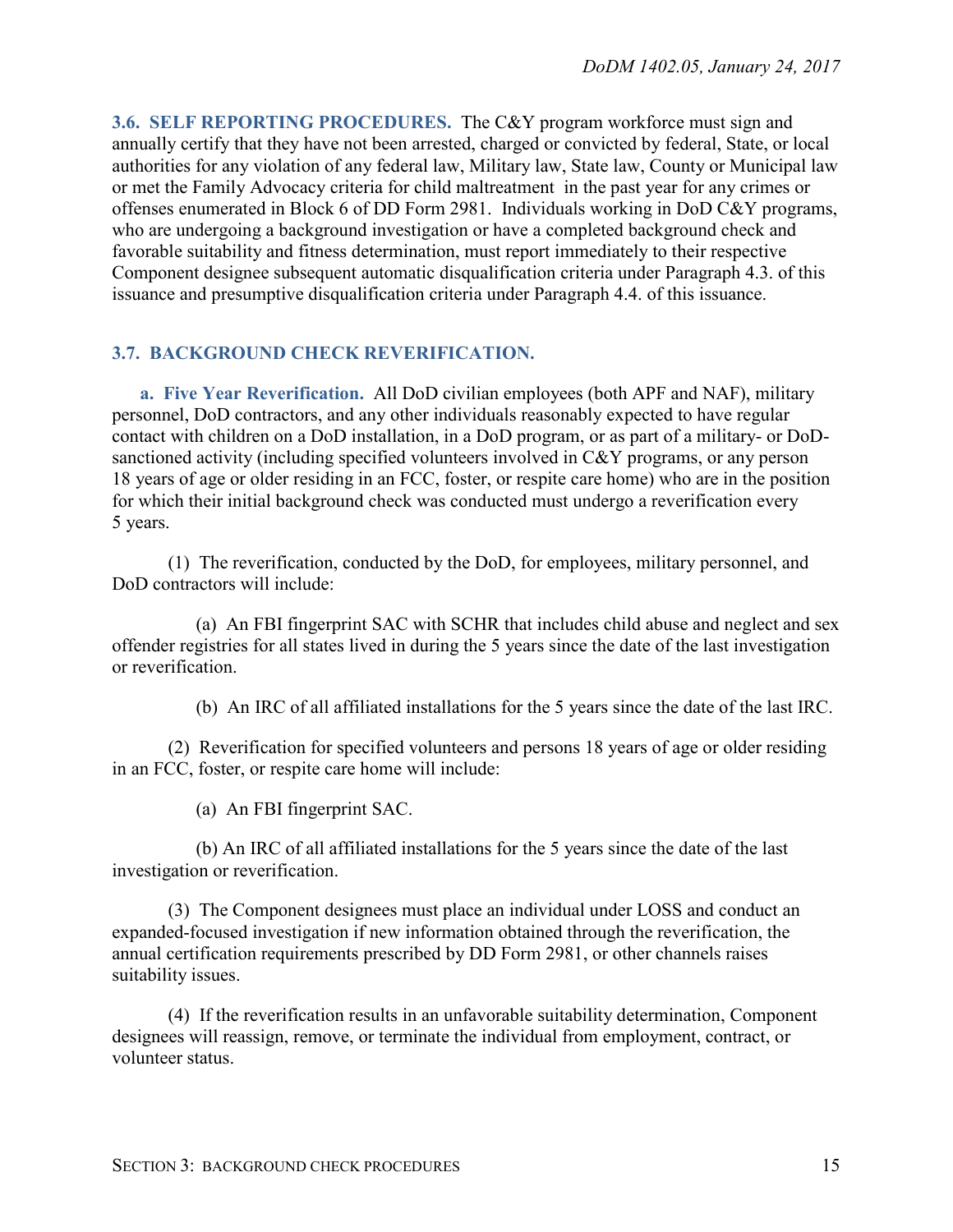<span id="page-15-0"></span>**b. Annual Reverification.** All FCC providers and substitute providers are subject to an annual reverification. The reverification includes the FBI fingerprint SAC and an SCHR that includes the child abuse and neglect and sex offender registries for States lived in since the last complete investigation or reverification. Component designees must evaluate any issues discovered in the SAC to determine whether a provider's continued certification or participation is warranted in the C&Y program.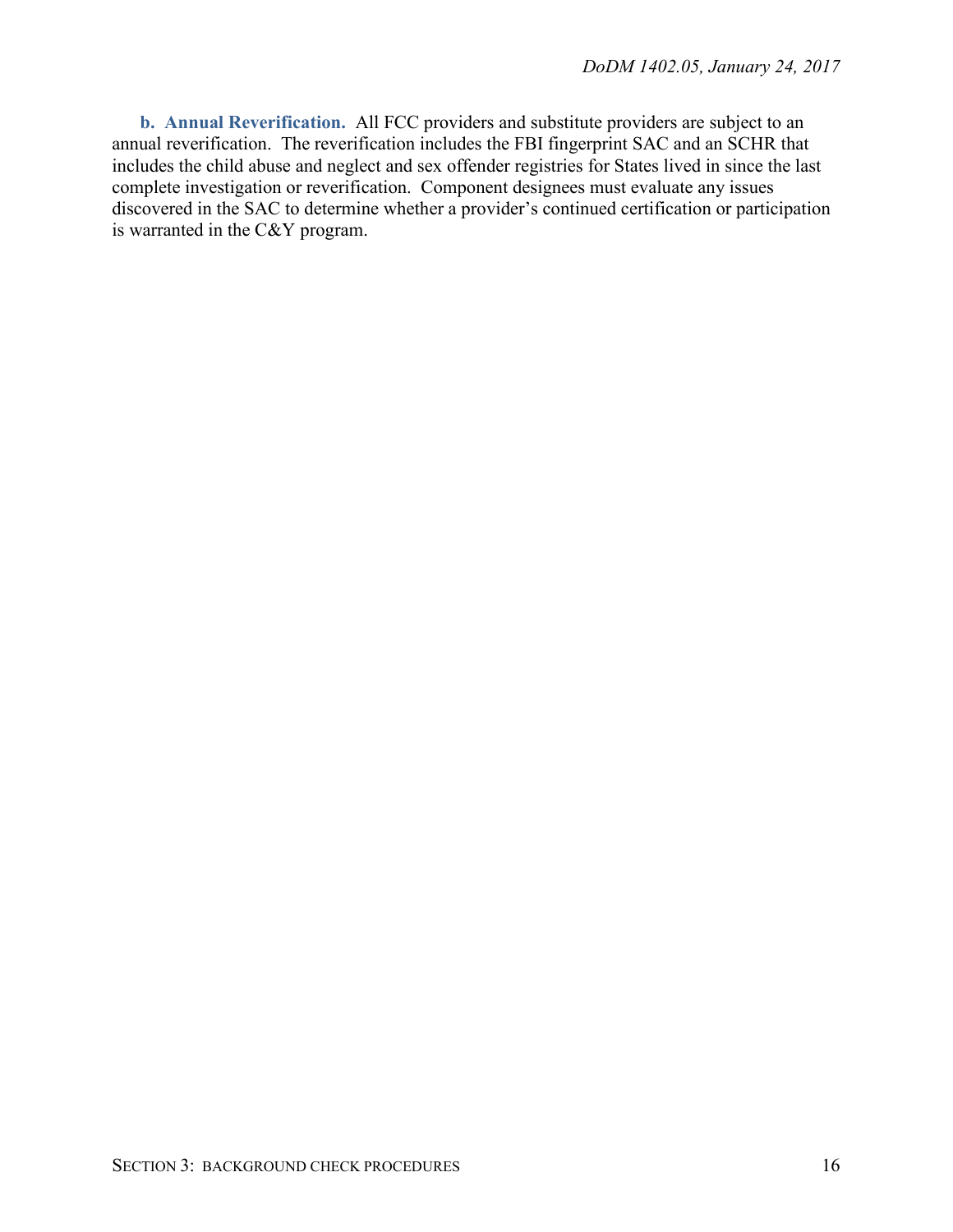## <span id="page-16-0"></span>**APPENDIX 3A: BACKGROUND CHECK SCREENING QUESTIONS.**

This appendix serves as a decision support tool to help address specific *ad hoc* cases or situations when DoD-affiliated minor children are anticipated to be in the company of an adult, and whether that adult should be subject to a background check in accordance with this issuance. The sequencing of questions and corresponding responses provide initial guidance on the applicability of background checks for the individual circumstances in question.

|                                                                                              | 1. Are the children or youth engaged in a DoD-sanctioned or C&Y program?                    |  |  |  |
|----------------------------------------------------------------------------------------------|---------------------------------------------------------------------------------------------|--|--|--|
|                                                                                              | DoD-sanctioned programs. Any program, facility, or service that is operated by the DoD, a   |  |  |  |
|                                                                                              | Military department or Service, or any agency, unit, or subdivision thereof. Examples       |  |  |  |
|                                                                                              | include, but are not limited to, child development centers, family child care programs, DoD |  |  |  |
|                                                                                              | Education Activity schools, and recreation and youth programs. These do not include         |  |  |  |
| programs operated by other State or federal government agencies or private organizations, or |                                                                                             |  |  |  |
|                                                                                              | community-based programs.                                                                   |  |  |  |
|                                                                                              | <b>a.</b> YES $\vert$ Continue with Q2.                                                     |  |  |  |

| b. NO |  |  |  |  |  | Requirement outside of DoD jurisdiction. State regulation applies. |  |  |  |
|-------|--|--|--|--|--|--------------------------------------------------------------------|--|--|--|
|-------|--|--|--|--|--|--------------------------------------------------------------------|--|--|--|

|    | 2. Is it expected that the program provider in question will have regular contact or |                                                        |               |  |  |  |  |
|----|--------------------------------------------------------------------------------------|--------------------------------------------------------|---------------|--|--|--|--|
|    |                                                                                      | controlled and limited duration contact with minors?   |               |  |  |  |  |
| a. | Tier 1<br>Reasonably expected continuing and ongoing<br><b>Regular contact</b>       |                                                        |               |  |  |  |  |
|    | Continue with Q4                                                                     | contact between an adult and a minor under the age     | investigation |  |  |  |  |
|    |                                                                                      | of 18.                                                 | required      |  |  |  |  |
| b. | <b>Controlled and</b>                                                                | Infrequent or incidental contact with minors, or       | LOSS required |  |  |  |  |
|    | limited duration                                                                     | interacting in a controlled and limited duration       |               |  |  |  |  |
|    | contact                                                                              | activity, such as participating in one-time activities |               |  |  |  |  |
|    | Continue with Q3                                                                     | or events.                                             |               |  |  |  |  |

| 3. Is it anticipated that the controlled and limited duration contact will occur with other |                                                 |  |  |  |  |
|---------------------------------------------------------------------------------------------|-------------------------------------------------|--|--|--|--|
| adults or parents present or under LOSS?                                                    |                                                 |  |  |  |  |
| a. YES                                                                                      | Activity permissible without background checks. |  |  |  |  |
| $\mathbf{b}$ . NO                                                                           | Not permissible without background checks.      |  |  |  |  |

| 4. |             | What workforce category applies to the program provider in question? | Paragraph |
|----|-------------|----------------------------------------------------------------------|-----------|
|    | a.          | DoD Civilian.                                                        | 3.4.a.    |
|    | $b_{-}$     | Military Personnel.                                                  | 3.4.b.    |
|    | $c_{\cdot}$ | Family Child Care Provider.                                          | 3.4.c.    |
|    | d.          | Third-Party Administrator / Community-based Child Care Provider.     | 3.4.d.    |
|    | e.          | C&Y Behavioral Military and Family Life Counselor.                   | 3.4.e.    |
|    |             | Contractors and Subcontractors on installations.                     | 3.4.f.    |
|    | g.          | Temporary Appointments.                                              | 3.4.g.    |
|    | h.          | Specified Volunteer.                                                 | 3.4.h.    |
|    |             | Non-Specified Volunteer.                                             | 3.4.i.    |
|    |             | Foreign National.                                                    | 3.4 i.    |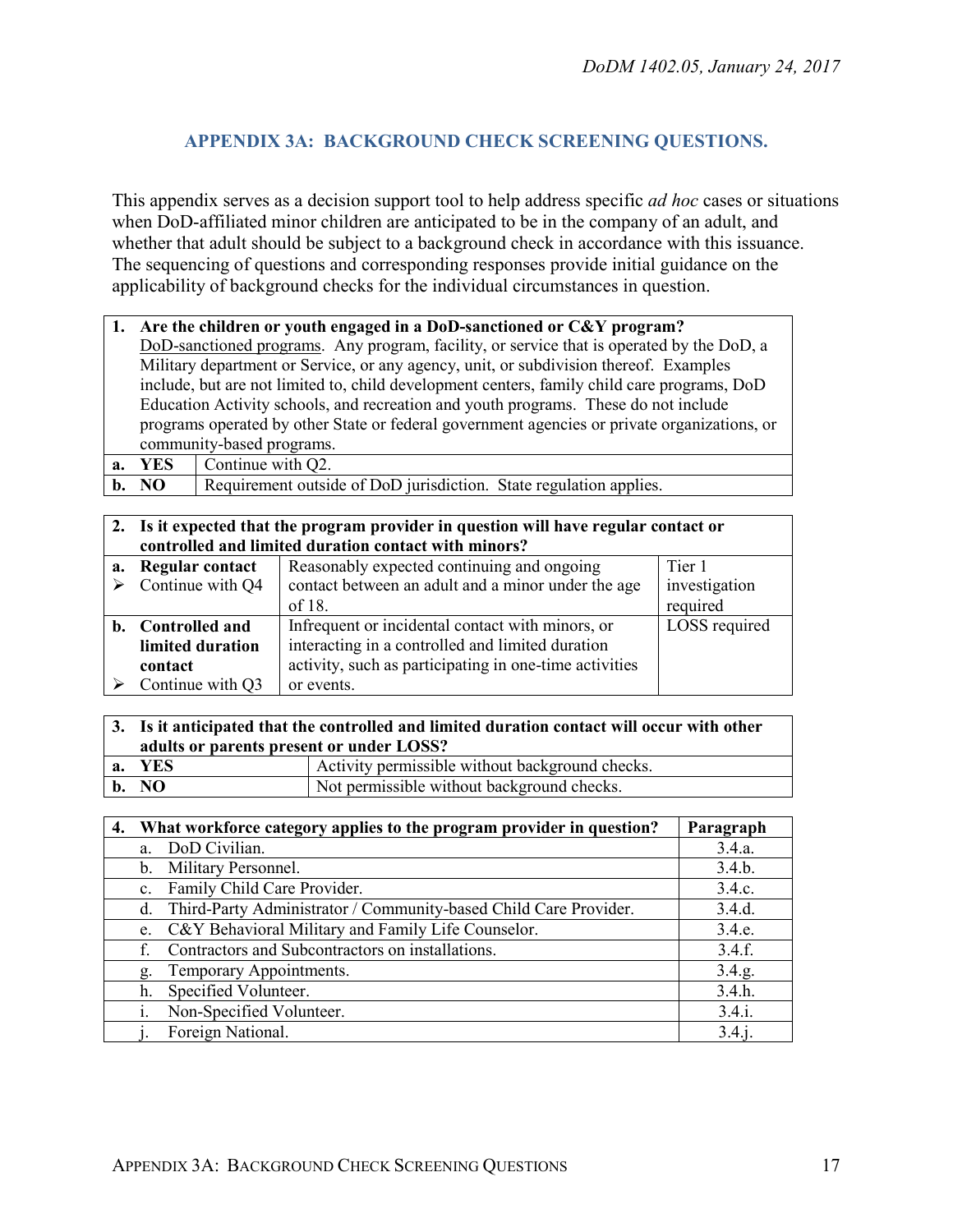#### **APPENDIX 3B: BACKGROUND CHECKS BY WORKFORCE CATEGORY.**

This appendix serves as a quick reference visual job aid to help C&Y program staff reference applicable background check requirements by workforce category. It does not reflect every applicable situation.

<span id="page-17-0"></span>

| <b>Workforce Category</b>                           | <b>Civilian Personnel</b><br>(APF and NAF) |                         |                          | <b>Military</b><br><b>Personnel</b>             | Foreign<br><b>National</b>                      |                       | <b>FCC Provider</b>      |
|-----------------------------------------------------|--------------------------------------------|-------------------------|--------------------------|-------------------------------------------------|-------------------------------------------------|-----------------------|--------------------------|
| Background check<br>procedures for C&Y<br>workforce | Pre / Post<br>employment                   | Annual<br>certification | 5-year<br>reverification | Pre-<br>employment,<br>5-year<br>reverification | Pre-<br>employment,<br>5-year<br>reverification | Pre-<br>certification | Annual<br>reverification |
| DD Form 2981                                        |                                            |                         |                          |                                                 |                                                 |                       |                          |
| Advanced FBI fingerprint<br>report                  |                                            |                         |                          |                                                 |                                                 |                       |                          |
| <b>IRC</b>                                          | ❖                                          |                         |                          | $\cdot$                                         | $\bullet^{\bullet}_{\bullet} \bullet$           | $\bullet$             |                          |
| Tier 1 Investigation with<br>an SCHR                |                                            |                         |                          |                                                 |                                                 |                       |                          |
| FBI fingerprint SAC with<br><b>SCHR</b>             |                                            |                         |                          |                                                 |                                                 |                       |                          |

**Refer to this issuance for background check procedures and timelines specific to each workforce category**.

- Designates mandatory requirement.

- Applicable for applicants with current or prior installation affiliation.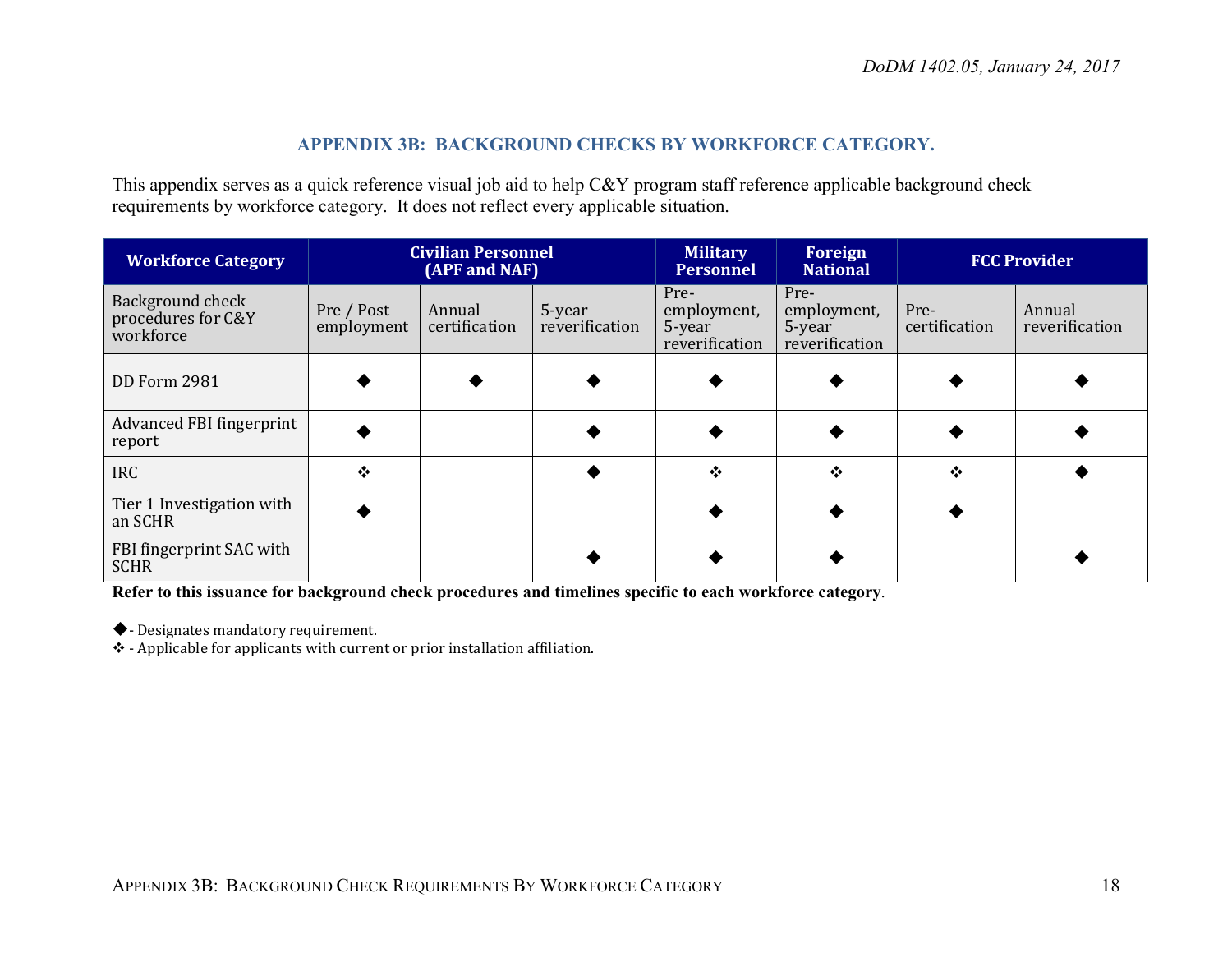|                                                            | <b>Volunteers</b>          |                          |                                         | <b>Contractors and Subcontractors</b>                                                       |                                             |                                           |
|------------------------------------------------------------|----------------------------|--------------------------|-----------------------------------------|---------------------------------------------------------------------------------------------|---------------------------------------------|-------------------------------------------|
| <b>Workforce Category</b>                                  | <b>Specified</b>           | Non-<br>specified        | <b>Temporary</b><br><b>Appointments</b> | <b>C&amp;Y Behavioral</b><br><b>Military and</b><br><b>Family Life</b><br><b>Counselors</b> | <b>Institutional</b><br>(Base<br>Custodial) | Individual<br>(Self-<br><b>Employed</b> ) |
| <b>Background Check</b><br>Procedures for C&Y<br>Workforce | Initial,<br>reverification | <b>Not</b><br>applicable | Pre-employment,<br>reverification       | Pre-employment,<br>reverification                                                           | Pre-<br>employment,<br>reverification       | Pre-<br>employment,<br>reverification     |
| <b>DD Form 2981</b>                                        |                            |                          |                                         |                                                                                             |                                             |                                           |
| <b>Advanced FBI fingerprint</b><br>report                  |                            |                          |                                         |                                                                                             |                                             |                                           |
| <b>IRC</b>                                                 | $\bullet$                  |                          | ❖                                       | $\cdot$                                                                                     | ❖                                           | $\bullet$                                 |
| Tier 1 Investigation with<br>an SCHR                       |                            |                          |                                         |                                                                                             |                                             |                                           |
| FBI fingerprint SAC with<br><b>SCHR</b>                    |                            |                          |                                         |                                                                                             |                                             |                                           |
| Contact allowed under<br><b>LOSS</b>                       |                            |                          |                                         |                                                                                             |                                             |                                           |

**Refer to this issuance for background check procedures and timelines specific to each workforce category**.

- Designates mandatory requirement.

 $\clubsuit$  - Applicable for applicants with current or prior installation affiliation.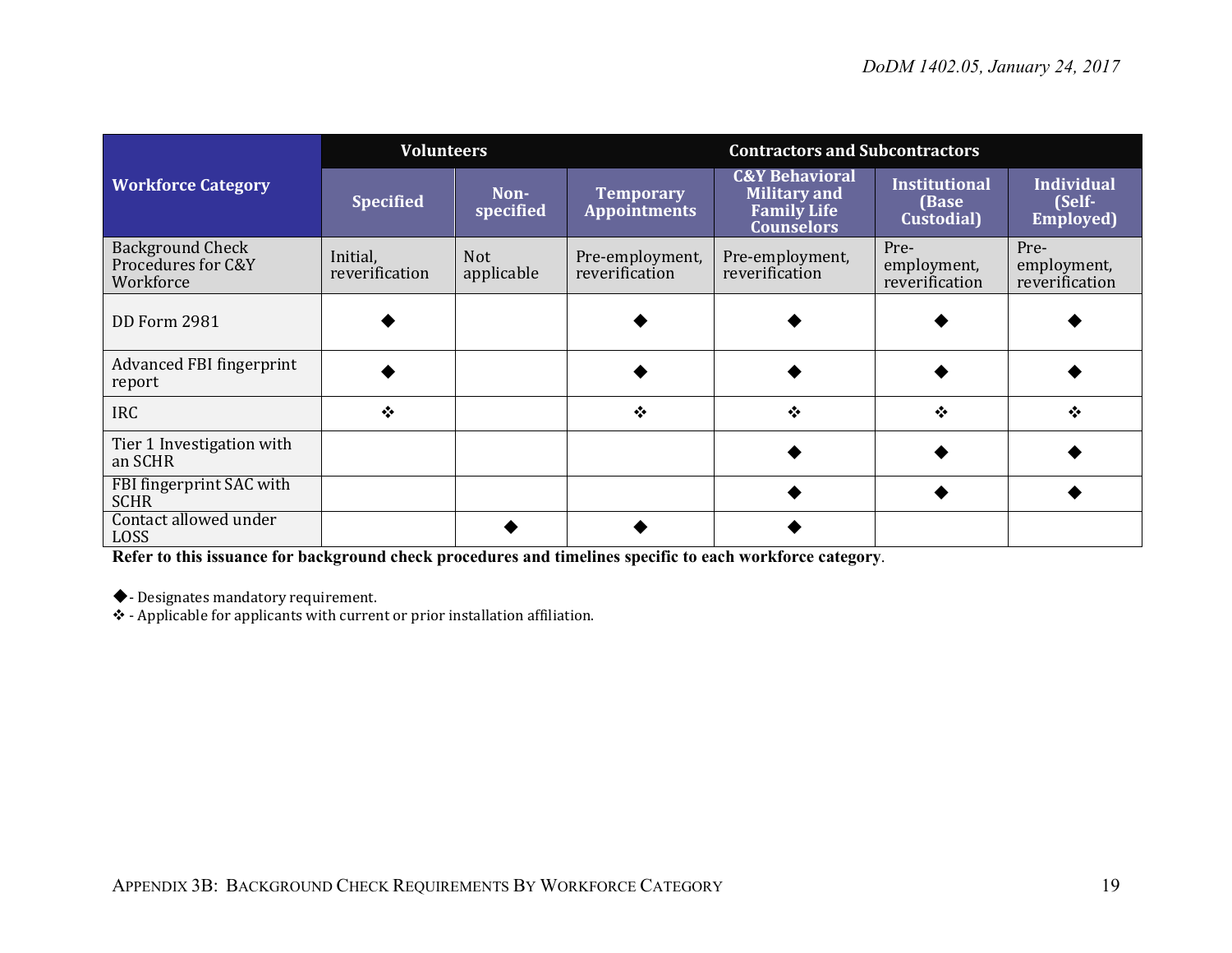### **APPENDIX 3C: FREQUENTLY ASKED QUESTIONS.**

#### <span id="page-19-1"></span><span id="page-19-0"></span>**Applicability.**

#### <span id="page-19-2"></span>**Q: Do these background check requirements apply to off-base civilian centers providing child care?**

**A**: No. Off-base centers and providers who care for military family children as part of the fee assistance program or community-based services or activities are not considered part of the DoD C&Y program workforce, and therefore are not subject to this policy. In accordance with DoDI 6060.02, providers and substitute providers must meet the background checks of the State in which the provider or substitute provider is licensed.

#### <span id="page-19-3"></span>**Criminal History Background Checks.**

#### <span id="page-19-4"></span>**Q: Who can initiate background checks of prospective and current C&Y personnel?**

**A:** DoDI 1402.05 restricts initiation of the background check process to security and personnel specialists and explicitly precludes C&Y program managers, such as a child development center director and employees, from conducting criminal history background checks. Training and certification provided by OPM and the DoD will determine the properlytrained and vetted individuals permitted to initiate, track, and oversee background checks. Individuals certified to conduct criminal history background checks should maintain relevant training records.

#### <span id="page-19-5"></span>**Q: What is a Tier 1 investigation and what does it include?**

**A:** The Tier 1 investigation consists of a review of: the FBI fingerprint check; OPM's Security/Suitability Investigations Index; the Defense Clearance and Investigation Index; records of other federal agencies, as appropriate; and written inquiries to current and past employers, schools of record, references, local law enforcement agencies covering the past 5 years, and immigration and naturalization service (if foreign-born employee).

#### <span id="page-19-6"></span>**Q: Who needs an IRC?**

**A**: An individual who has a prior or current association, relationship, or involvement with the DoD, or any elements of the DoD, including living, working, or visiting a DoD installation and is anticipated to have regular contact with children must be subjected to an IRC.

#### <span id="page-19-7"></span>**Q: Why are specified volunteers only required to have the advanced FBI fingerprint check and an IRC?**

**A**: Many specified volunteers are active duty military or former military members, retired DoD civilian or military personnel, or family members, with most having been vetted or approved to have a DoD Common Access Card. The majority of specified volunteers volunteer as sports coaches, instructors, or mentors while being supported and, at times, in LOSS of other parents or staff during practices and programs. Therefore, this guidance presumes that the FBI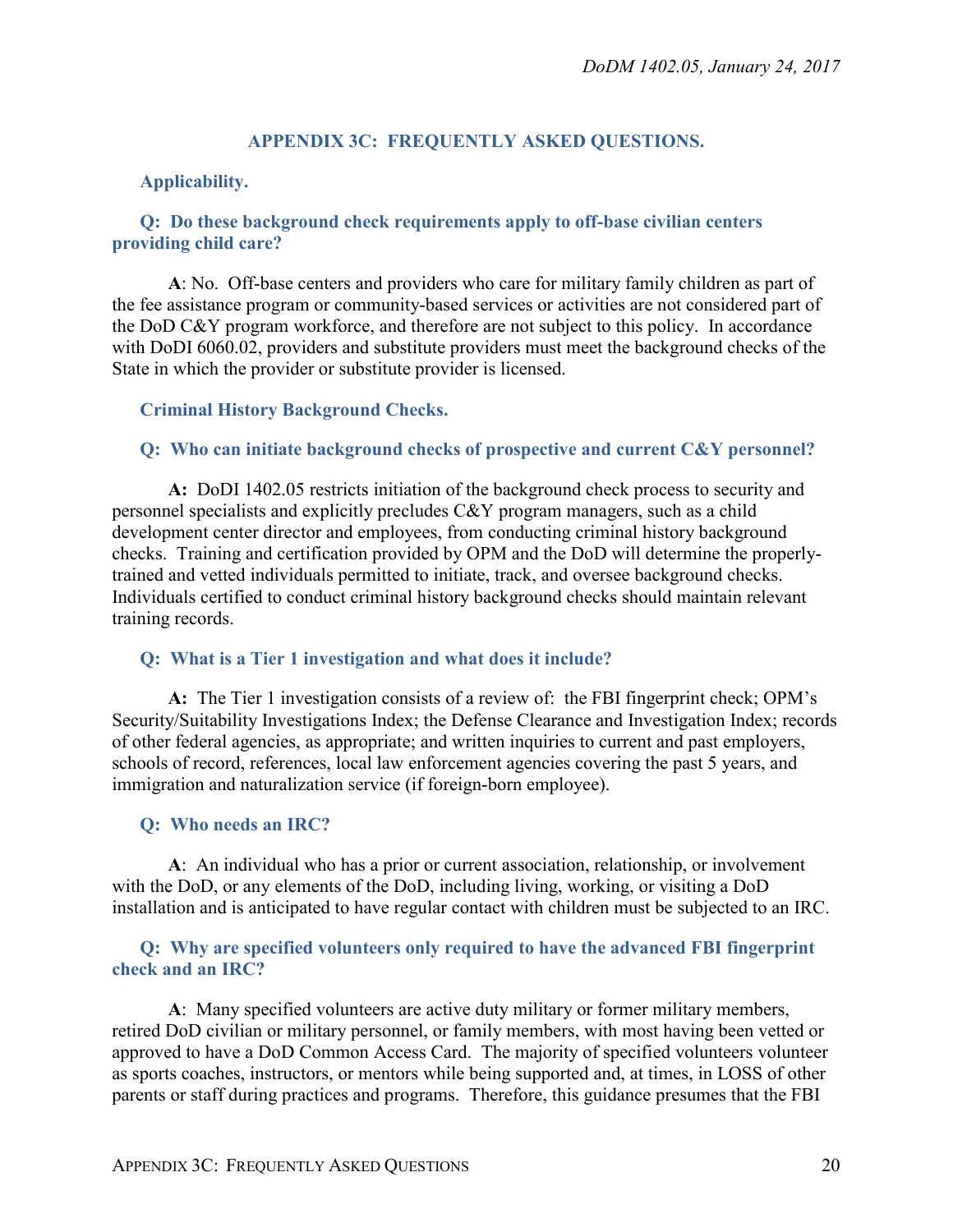fingerprint check is appropriate for this position. Components may use their policy guidance to establish more stringent procedural requirements beyond those stated in this issuance.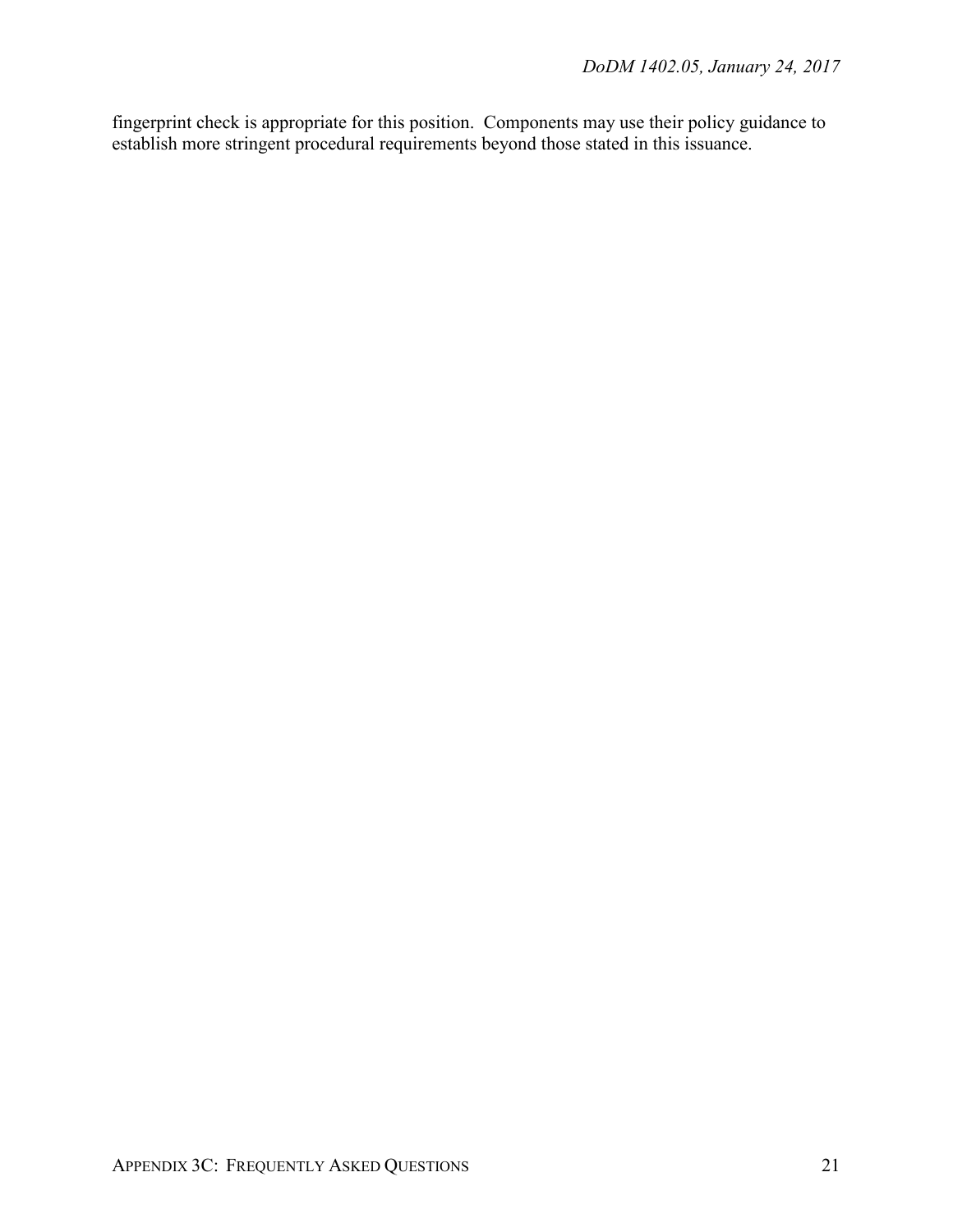# <span id="page-21-0"></span>**SECTION 4: SUITABILITY AND FITNESS DETERMINATION ADJUDICATION**

#### <span id="page-21-1"></span>**4.1. SUITABILITY AND FITNESS DETERMINATION PROCEDURES.**

<span id="page-21-2"></span>**a. Determination of Whether an Individual Meets Standards of Character and Conduct.** During suitability or fitness determination adjudication, authorized and trained personnel review background information to determine whether a candidate for a position meets federal standards of character and conduct. The purpose of the review is to identify any suitability or fitness issues and, if issue(s) are identified, determine whether it is in the best interest of the federal government to recommend or continue employment of the individual.

(1) In accordance with Part 731 of Title 5, Code of Federal Regulations, suitability and fitness determination adjudications of background information may take place at any point during the hiring process (e.g., after review of completed application forms, employment forms, or a completed background investigation). Many DoD Components perform an initial adjudication upon receiving an applicant's declaration of federal employment form (i.e., the Optional Form 306) and perform a final adjudication after receiving the completed report of investigation from the investigation provider.

(2) The ultimate decision to determine how to use information obtained from the criminal history background checks in selection for positions involving the care, treatment, supervision, or education of children must incorporate a common-sense decision based upon all known facts. The DoD CAF or a Component designee who is trained and cleared at the appropriate level to adjudicate results of background checks evaluates adverse information.

(a) The DoD CAF or a Component designee should assess all information of record, both favorable and unfavorable, in terms of its relevance, recentness, and seriousness, as well as positive mitigating factors.

(b) The Component head or designee will make final suitability decisions.

<span id="page-21-3"></span>**b. Delegation of Adjudication Authorities.** OPM has delegated limited authority to the DoD for the adjudication of suitability determinations for appointment to appropriated fund and nonappropriated fund positions of trust in the C&Y program workforce, as prescribed in Volume 731 of DoDI 1400.25.

(1) The DoD further delegates this authority to the DoD CAF and the Components.

(2) Favorable suitability determinations will be made at the DoD CAF for employees with no or mitigated derogatory background investigation information and sufficient scope (i.e., complete SCHR or other approved checks, as described in this issuance).

(3) DoD delegates to the Components suitability determinations based on significant derogatory information, or insufficient scope; these determinations may be further delegated, in writing, to the lowest practicable level.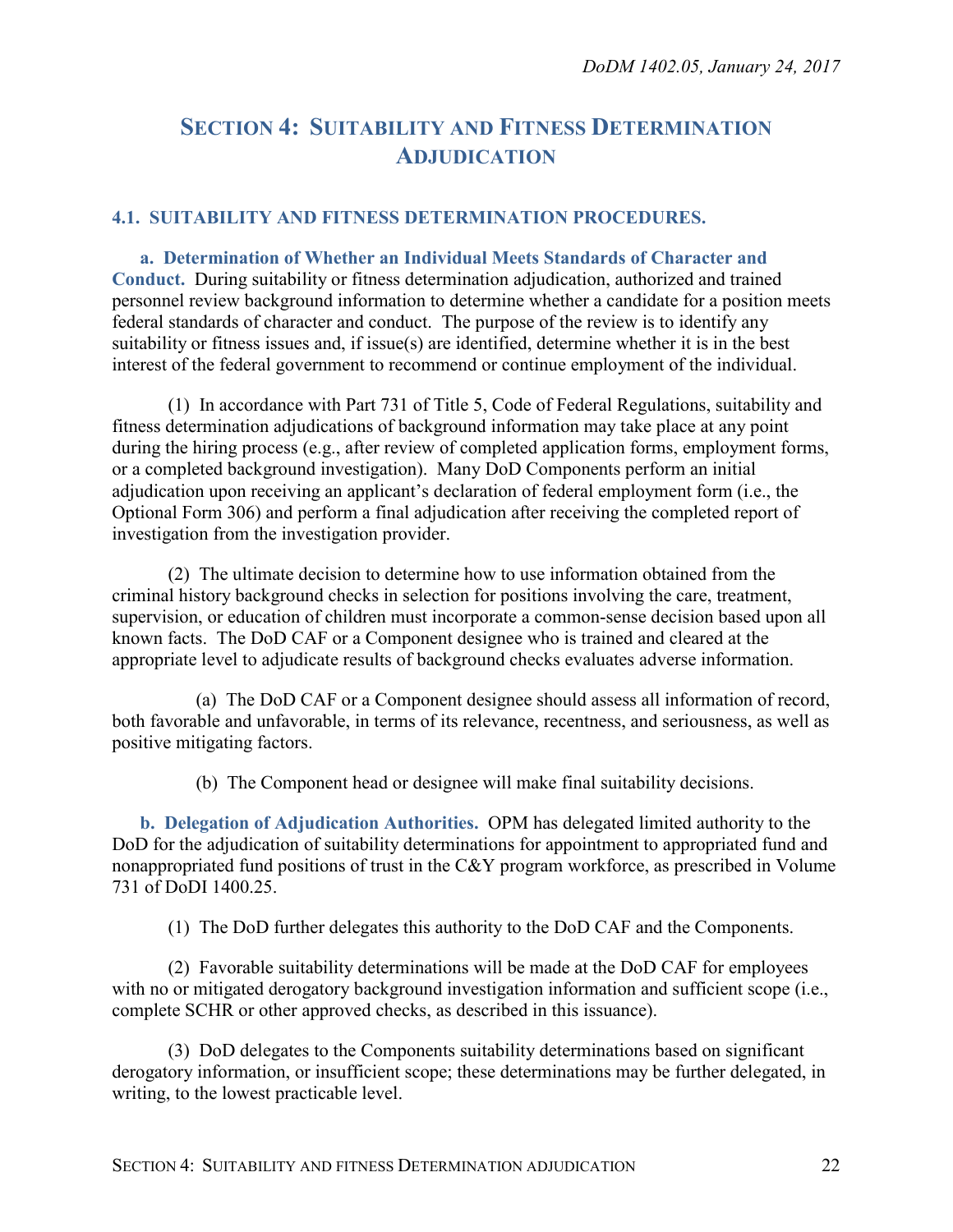<span id="page-22-0"></span>**c. Reciprocity of Background Checks.** Component designees may not consider background checks conducted by another federal agency as reciprocal background checks suitable for adjudication of C&Y programs pursuant to DoDI 1402.05. DoD Components may reciprocally accept background checks and suitability determinations made by another DoD Component for child care services if it meets the requirements specified in this issuance.

<span id="page-22-1"></span>**d. Referral to OPM for Adjudication.** Where there is evidence that an individual has made a material, intentionally false statement or engaged in deception or fraud, Components will refer the case to OPM for adjudication.

<span id="page-22-2"></span>**e. Interim Determination Permits LOSS.** The applicant can begin work in a covered C&Y program position under LOSS if given a favorable suitability determination from prescreening checks. If the Tier 1 investigation or other background checks result in an unfavorable suitability determination, the Component designee will reassign, remove, or terminate the individual from employment, contract, provider or volunteer status.

#### <span id="page-22-3"></span>**4.2. ADJUDICATION BY THE CONSOLIDATED ADJUDICATIONS FACILITY.** The

completed background investigation undergoes initial adjudication by staff at the DoD CAF. For those cases where a DoD CAF adjudicator reaches a favorable determination, the case is adjudicated and the adjudication action is recorded in both the CATS and the CVS, or the latest DoD tracking system.

a. For those cases where the DoD CAF cannot reach a favorable determination due to missing or derogatory information, the case is returned to the Component adjudicator through the CATS portal for a final determination.

(1) The case is not necessarily deemed unfavorable; instead, the case may involve information that requires Component-specific evaluation from an adjudicator at the Component level.

(2) Component adjudicators should document actions and determinations in CATS and CVS, or the latest DoD tracking system.

b. After DoD CAF provides an adjudicative determination or in support of reverification requirements, the DoD CAF may transfer additional derogatory information received (e.g., FBI rap sheets) to the Component for consideration regarding continued eligibility.

<span id="page-22-4"></span>**4.3. CRITERIA FOR AUTOMATIC DISQUALIFICATION.** No person, regardless of circumstances, will be approved to provide child care services pursuant to DoDI 1402.05 if their background check discloses:

a. That the individual has been convicted in either a civilian or military court (to include any general, special, or summary court-martial conviction) or received non-judicial punishment pursuant to Article 15 of Chapter 47 of Title 10, U.S.C., (also known as the "Uniform Code of Military Justice (UCMJ)") for any of the following reasons: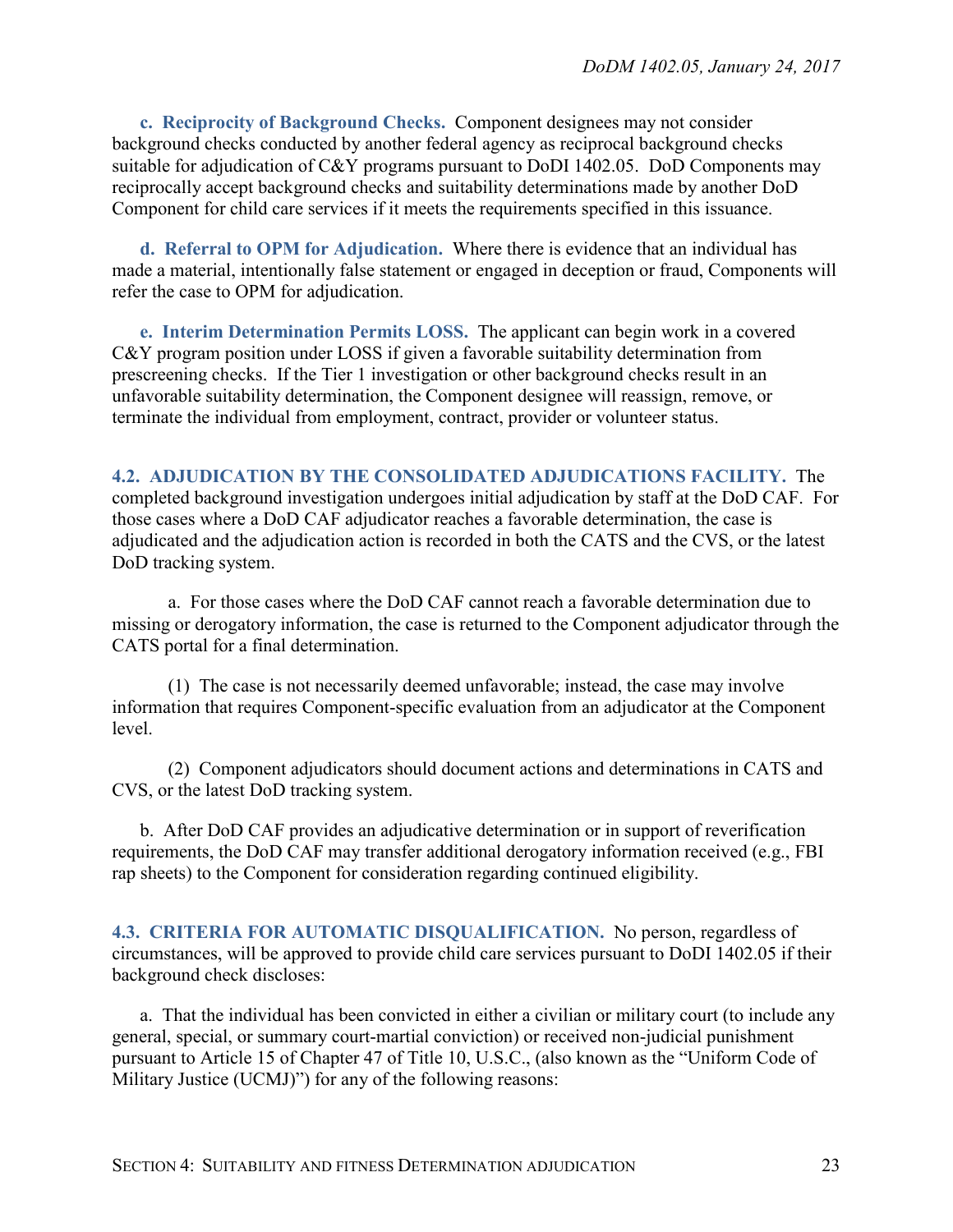(a) A sexual offense.

(b) Any criminal offense involving a child victim.

(c) A drug offense for which the maximum authorized sentence includes confinement for one year or more.

b. That the individual has been found negligent in a civil adjudication or administrative proceeding concerning the death or serious injury to a child or dependent person entrusted to the individual's care.

#### <span id="page-23-0"></span>**4.4. CRITERIA FOR PRESUMPTIVE DISQUALIFICATION.** Evaluation of

presumptively-disqualifying information for all covered C&Y program personnel is described in Appendix 4A to this issuance. Component designees must include in the applicant adjudication record a written justification for any favorable determination made where an individual's background check results include any of the following presumptively-disqualifying information:

a. A FAP record indicating that the individual met criteria for child abuse or neglect, or civil adjudication that the individual committed child abuse or neglect.

b. Evidence of an act or acts by the individual that tend to indicate poor judgment, unreliability, or untrustworthiness in providing child care services.

c. Evidence or documentation of the individual's past or present dependency on or addiction to any controlled or psychoactive substances, narcotics, cannabis, or other dangerous drugs without evidence of substantial rehabilitation.

d. A conviction, in either a civilian or military court (including any general, special, or summary court-martial conviction, or non-judicial punishment pursuant to Article 15 of the UCMJ) for:

(1) A crime of violence committed against an adult.

(2) Illegal or improper use, possession, or addiction to any controlled or psychoactive substances, narcotics, cannabis, or other dangerous drug.

e. A civil adjudication that terminated the individual's parental rights to his or her child, except in cases where the birth parent places his or her child up for adoption.

<span id="page-23-1"></span>**4.5. DISPUTES AND APPEALS OF UNFAVORABLE DETERMINATIONS.** The DoD Components will establish and oversee procedures for the communication of determinations and the appeal of unfavorable determinations for the C&Y program workforce. The prescribed procedures for civilian (APF) personnel should be in accordance with Part 731 of Title 5, Code of Federal Regulations. NAF employees or applicants may appeal unfavorable suitability or fitness determinations through their respective DoD Components.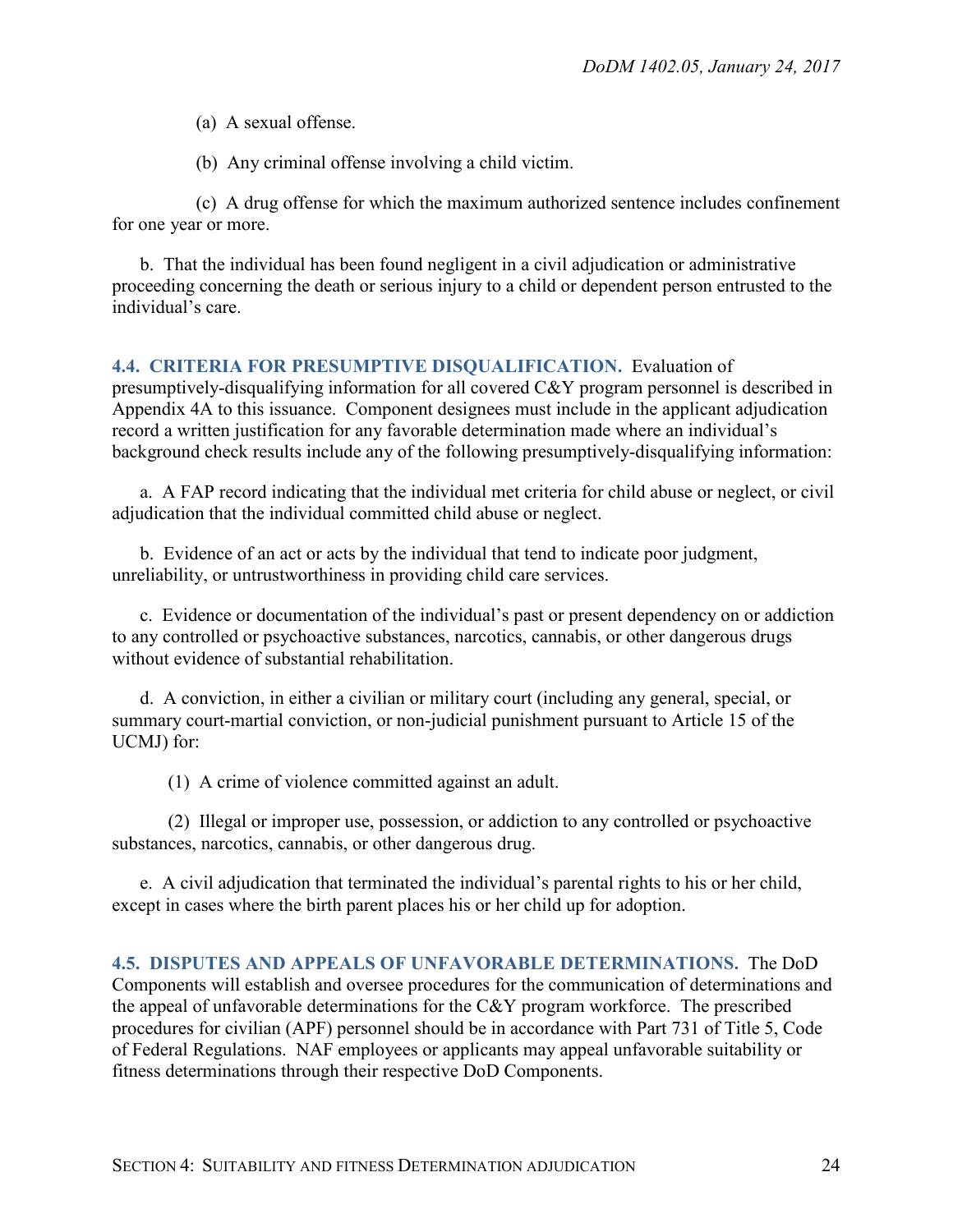## <span id="page-24-0"></span>**APPENDIX 4A: SUITABILITY AND FITNESS ADJUDICATION CRITERIA FOR PRESUMPTIVE DISQUALIFICATION.**

In accordance with DoDI 1402.05, the Components must provide a written justification for any favorable DoD C&Y program position determination made where an individual's background check results include presumptively-disqualifying information. The following table provides additional guidance on factors and conditions that may mitigate, in whole or in part, specific criteria for presumptive disqualification.

| <b>Criteria for Presumptive Disqualification</b>                                                                                                                              | <b>Mitigating Adjudication Factors</b>                                                                                                                                                                                                                                                                                                                                                                                                                                                                           |
|-------------------------------------------------------------------------------------------------------------------------------------------------------------------------------|------------------------------------------------------------------------------------------------------------------------------------------------------------------------------------------------------------------------------------------------------------------------------------------------------------------------------------------------------------------------------------------------------------------------------------------------------------------------------------------------------------------|
| (1) A FAP record indicating that the<br>individual met criteria for child abuse or<br>neglect, or civil adjudication that the<br>individual committed child abuse or neglect. | Remedial actions taken by the<br>$\bullet$<br>individual before the investigation was<br>concluded.<br>Extraordinary, situational, or temporary<br>$\bullet$<br>stressors that caused the parent or<br>guardian to act in an uncharacteristically<br>abusive or neglectful manner.<br>The isolated or aberrational nature of the<br>$\bullet$<br>abuse or neglect.<br>The limited, minor, or negligible<br>$\bullet$<br>physical, psychological, or emotional<br>impact of the abuse or neglect on the<br>child. |
| (2) Evidence of an act or acts by the<br>individual that tend to indicate poor judgment,<br>unreliability, or untrustworthiness in<br>providing child care services.          | The behavior happened so long ago, was<br>$\bullet$<br>minor, or happened under such unusual<br>circumstances that it is unlikely to recur<br>and does not cast doubt on the<br>individual's current good judgment or<br>trustworthiness.                                                                                                                                                                                                                                                                        |

## **Table 1. Criteria for Presumptive Disqualification and Mitigating Adjudication Factors.**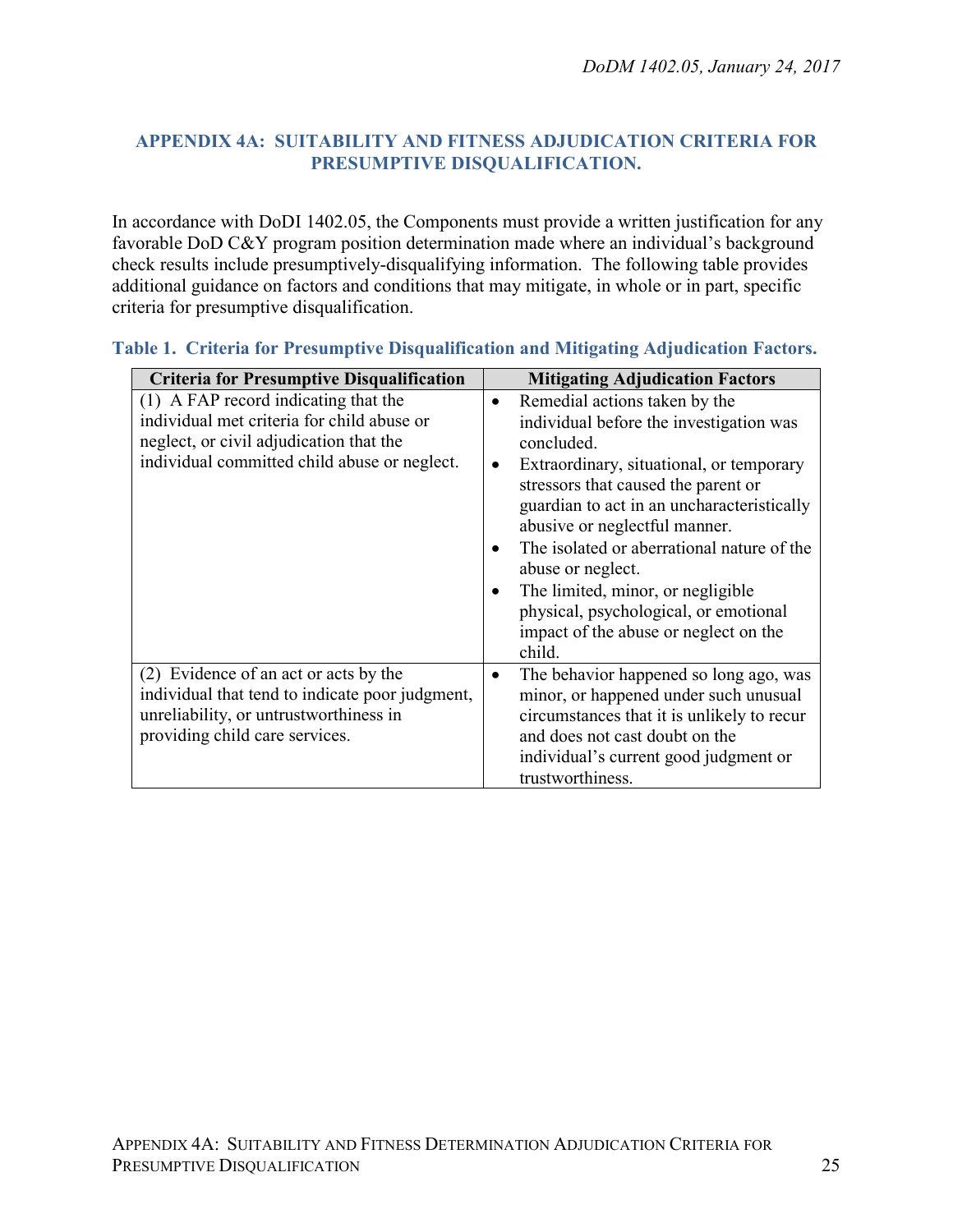| <b>Criteria for Presumptive Disqualification</b>                                                                                                                                                                                                                                                                                                                                                                                                                                                                                                                     | <b>Mitigating Adjudication Factors</b>                                                                                                                                                                                                                                                                                                                                                                                                                                                                                                                                                                                                                                                                           |
|----------------------------------------------------------------------------------------------------------------------------------------------------------------------------------------------------------------------------------------------------------------------------------------------------------------------------------------------------------------------------------------------------------------------------------------------------------------------------------------------------------------------------------------------------------------------|------------------------------------------------------------------------------------------------------------------------------------------------------------------------------------------------------------------------------------------------------------------------------------------------------------------------------------------------------------------------------------------------------------------------------------------------------------------------------------------------------------------------------------------------------------------------------------------------------------------------------------------------------------------------------------------------------------------|
| (3) Evidence or documentation of the<br>individual's past or present dependency on, or<br>addiction to, any controlled or psychoactive<br>substances, narcotics, cannabis, or other<br>dangerous drug without evidence of<br>substantial rehabilitation.                                                                                                                                                                                                                                                                                                             | The individual acknowledges his or her<br>$\bullet$<br>substance abuse or addiction, provides<br>evidence of actions taken to overcome<br>the abuse or addiction, and demonstrates<br>a clear and established pattern of<br>abstinence and recovery.<br>The individual is participating in<br>counseling or treatment programs, has<br>no history of relapse, and is making<br>satisfactory progress.<br>The individual has successfully<br>$\bullet$<br>completed inpatient or outpatient<br>counseling or rehabilitation along with<br>any required aftercare. He or she has<br>demonstrated a clear and established<br>pattern of abstinence and recovery in<br>accordance with treatment<br>recommendations. |
| (4) A conviction, including any general,<br>special, or summary court-martial conviction,<br>or non-judicial punishment under Article 15<br>of the UCMJ for: (a) a crime of violence<br>against an adult; (b) illegal or improper use or<br>possession of, or addiction to any controlled<br>or psychoactive substances, narcotics,<br>cannabis, or other dangerous drug.<br>(5) A civil adjudication that terminated the<br>individual's parental rights to his or her child,<br>except in cases where the birth parent places<br>his or her child up for adoption. | The person was pressured or coerced<br>$\bullet$<br>into committing the act and those<br>pressures are no longer present in the<br>person's life.<br>The behavior happened so long ago, was<br>$\bullet$<br>minor, or happened under such unusual<br>circumstances that it has not recurred,<br>and is unlikely to recur.<br>The person was pressured or coerced<br>$\bullet$<br>into committing the act or acts that led<br>to the termination of parental rights and<br>those pressures are no longer present in<br>the person's life.                                                                                                                                                                         |

## **Table 1. Criteria for Presumptive Disqualification and Mitigating Adjudication Factors, Continued**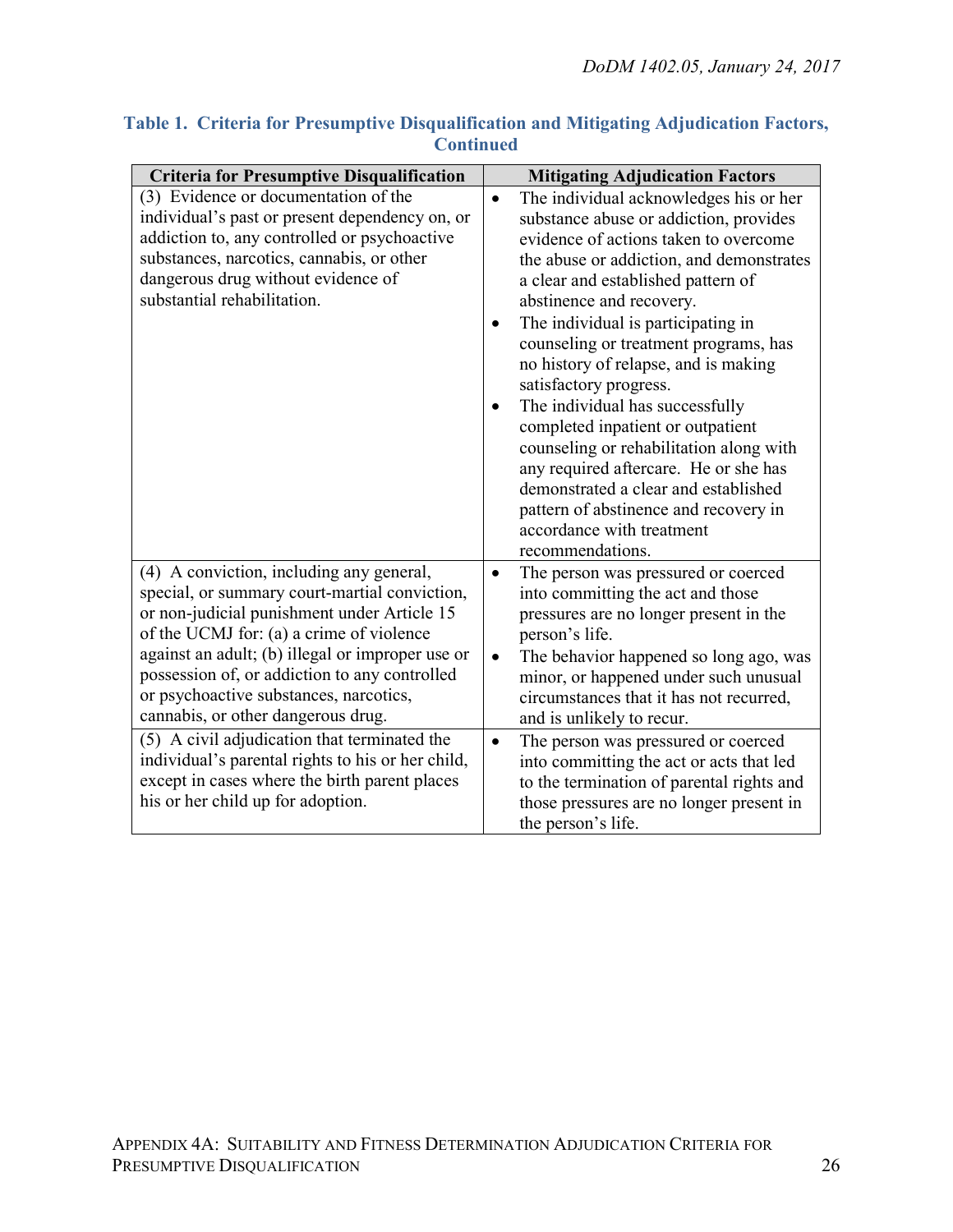# <span id="page-26-0"></span>**SECTION 5: ELIGIBILITY TO PERFORM DUTIES UNDER LOSS**

## <span id="page-26-1"></span>**5.1. DELEGATION OF LOSS AUTHORITIES TO COMPONENTS.** The DoD

Components will establish Component-specific procedures, policies, and requirements, subject to the requirements of this section, to permit applicants for whom a criminal history background check has been initiated but not yet completed to perform duties under LOSS, upon favorable findings of preliminary investigations.

<span id="page-26-2"></span>**a. No Presumption of Right.** No individual may perform duties under LOSS in a position subject to criminal history background check without authorizing policy or other written permission from a DoD Component head.

<span id="page-26-3"></span>**b. Preliminary Investigations Required.** No individual may perform duties under LOSS in a position subject to criminal history background check unless the following investigative elements have been reviewed and determined favorable by Component designees:

(1) An advanced FBI fingerprint check.

(2) An IRC, if applicable.

<span id="page-26-4"></span>**c. Supervisor Requirements.** The applicant's or employee's LOSS supervisor must have:

(1) Undergone a criminal history background check and received a favorable fitness or suitability determination.

(2) Complied with the periodic reverification requirement for a recurring criminal history background check, as required.

(3) Not previously exhibited reckless disregard for an obligation to supervise an employee, contractor, or volunteer.

<span id="page-26-5"></span>**d. Video Surveillance.** The use of video surveillance equipment to provide temporary oversight for individuals whose required background checks have been initiated but not completed is acceptable, provided it is continuously monitored by an individual who has met the supervisory requirements in Paragraph 5.1.c. of this issuance. This provision must meet the intent of a flexible and reasonable alternative for LOSS.

<span id="page-26-6"></span>**e. Conspicuous Identification of Individuals Subject to LOSS**.Individuals permitted to perform duties solely under LOSS must be marked conspicuously by means of distinctive clothing, badges, wristbands, or other visible and apparent markings visible from a distance. Conspicuous postings or printed information must communicate the purpose of such markings to staff, customers, parents, and guardians.

<span id="page-26-7"></span>**f. Permissible Performance of Duties Without Supervision**.Individuals otherwise required to perform duties only under LOSS may perform duties without supervision if:

(1) Interaction with a child occurs in the presence of the child's parent or guardian.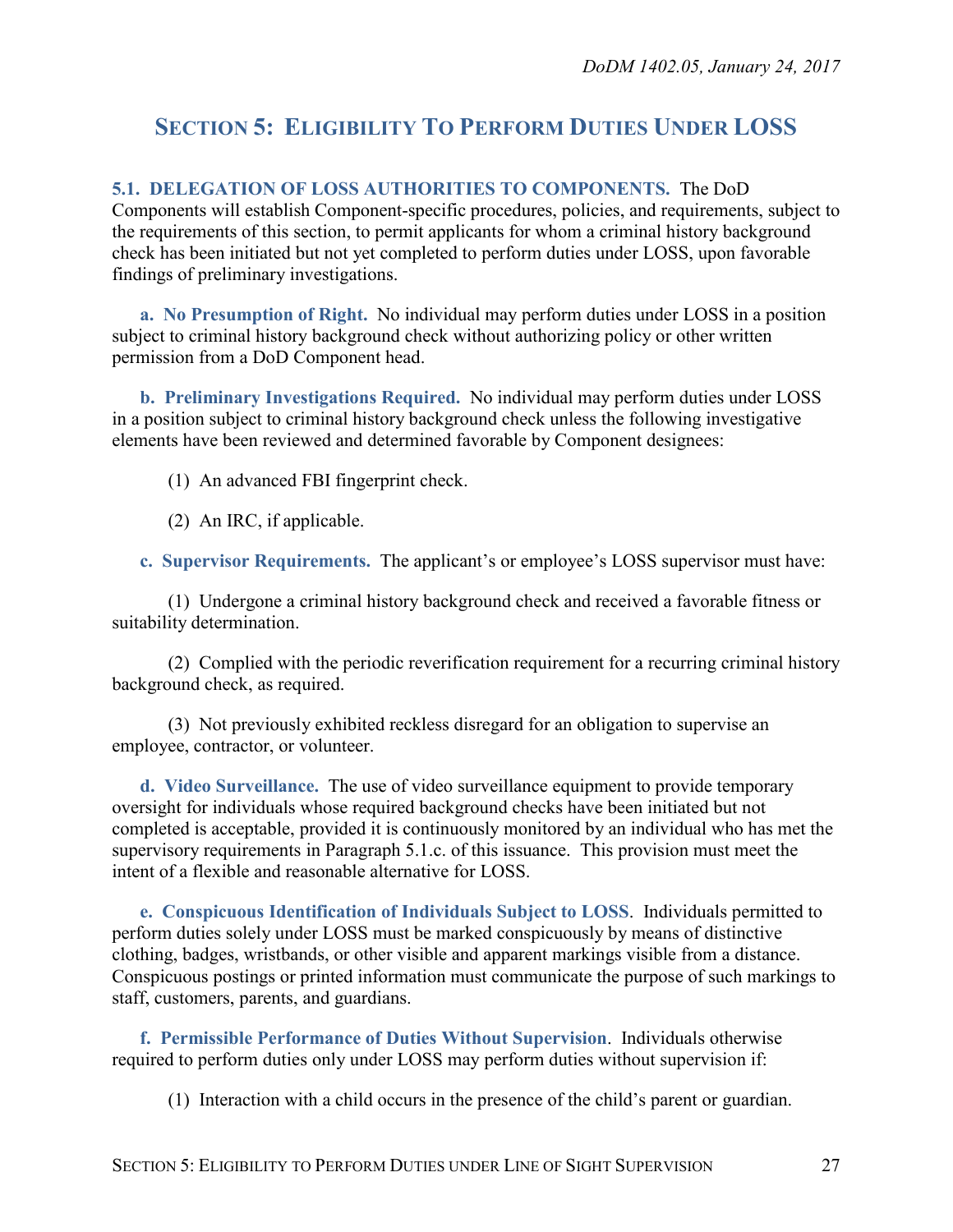(2) Interaction with a child is in a medical facility, subject to the supervisory policies of the facility, and in the presence of a mandated reporter of child abuse.

(3) Interaction is necessary to prevent death or serious harm to the child, and supervision is impractical or unfeasible (e.g., response to a medical emergency, emergency evacuation of a child from a hazardous location).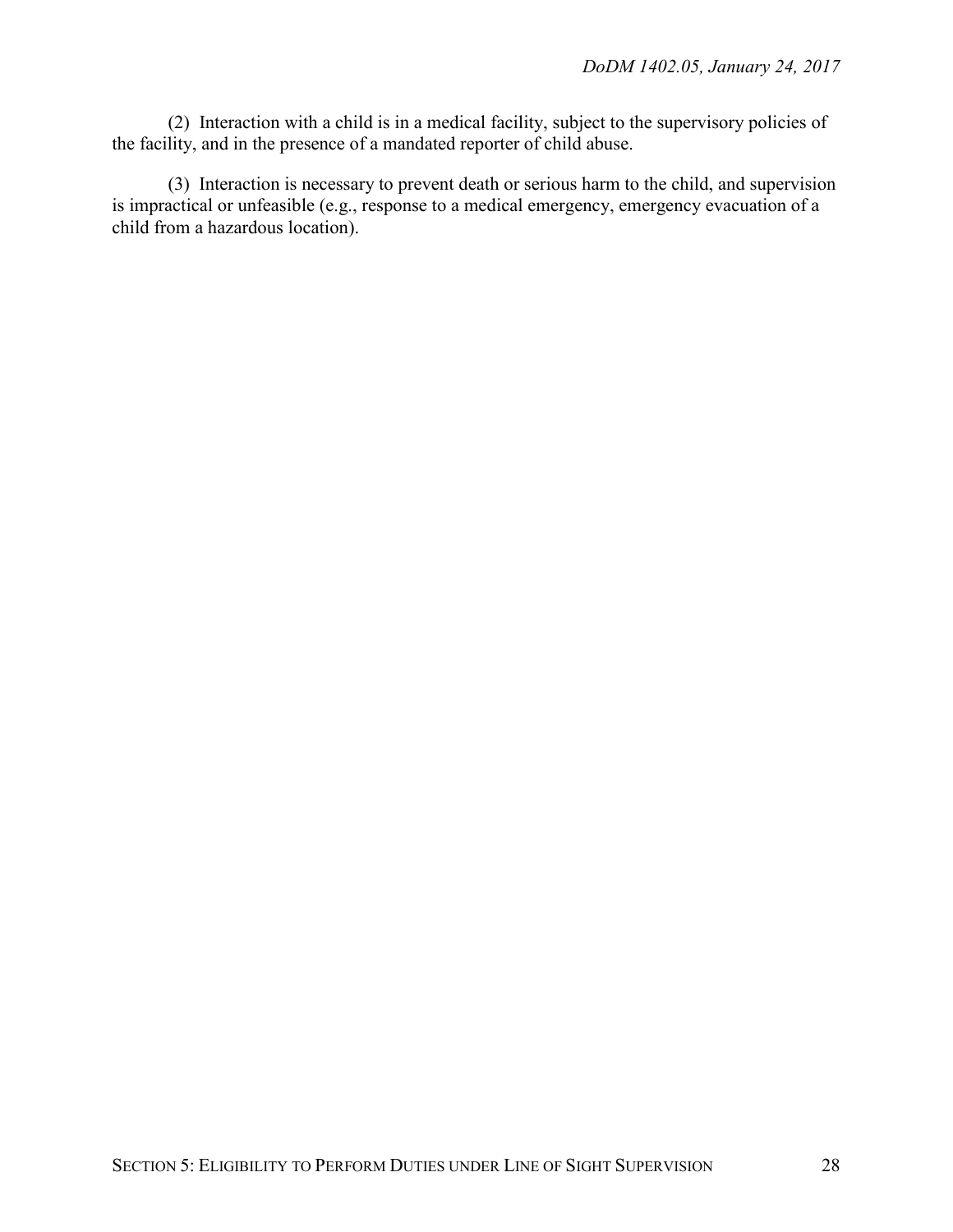# **GLOSSARY**

# <span id="page-28-1"></span><span id="page-28-0"></span>**G.1. ACRONYMS.**

| APF             | appropriated fund                                               |
|-----------------|-----------------------------------------------------------------|
| ASD(M&RA)       | Assistant Secretary of Defense for Manpower and Reserve Affairs |
|                 |                                                                 |
| C&Y             | child and youth                                                 |
| <b>CAF</b>      | <b>Consolidated Adjudications Facility</b>                      |
| <b>CATS</b>     | Case Adjudication Tracking System                               |
| <b>CVS</b>      | <b>Central Verification System</b>                              |
| <b>CYB-MFLC</b> | child and youth behavioral military family life counselor       |
|                 |                                                                 |
| DoDI            | DoD instruction                                                 |
|                 |                                                                 |
| e-QIP           | Electronic Questionnaires for Investigations Processing         |
|                 |                                                                 |
| FAP             | <b>Family Advocacy Program</b>                                  |
| <b>FBI</b>      | Federal Bureau of Investigation                                 |
| <b>FCC</b>      | family child care                                               |
|                 |                                                                 |
| <b>IRC</b>      | installation records check                                      |
|                 |                                                                 |
| LAWE            | local agency check                                              |
| <b>LOSS</b>     | line-of-sight supervision                                       |
|                 |                                                                 |
| <b>NAF</b>      | nonappropriated fund                                            |
|                 |                                                                 |
| <b>OPM</b>      | Office of Personnel Management                                  |
|                 |                                                                 |
| <b>SAC</b>      | special agreement checks                                        |
| <b>SCHR</b>     | <b>State Criminal History Repository</b>                        |
| SF              | <b>Standard Form</b>                                            |
|                 |                                                                 |
| <b>TPA</b>      | third party administrator                                       |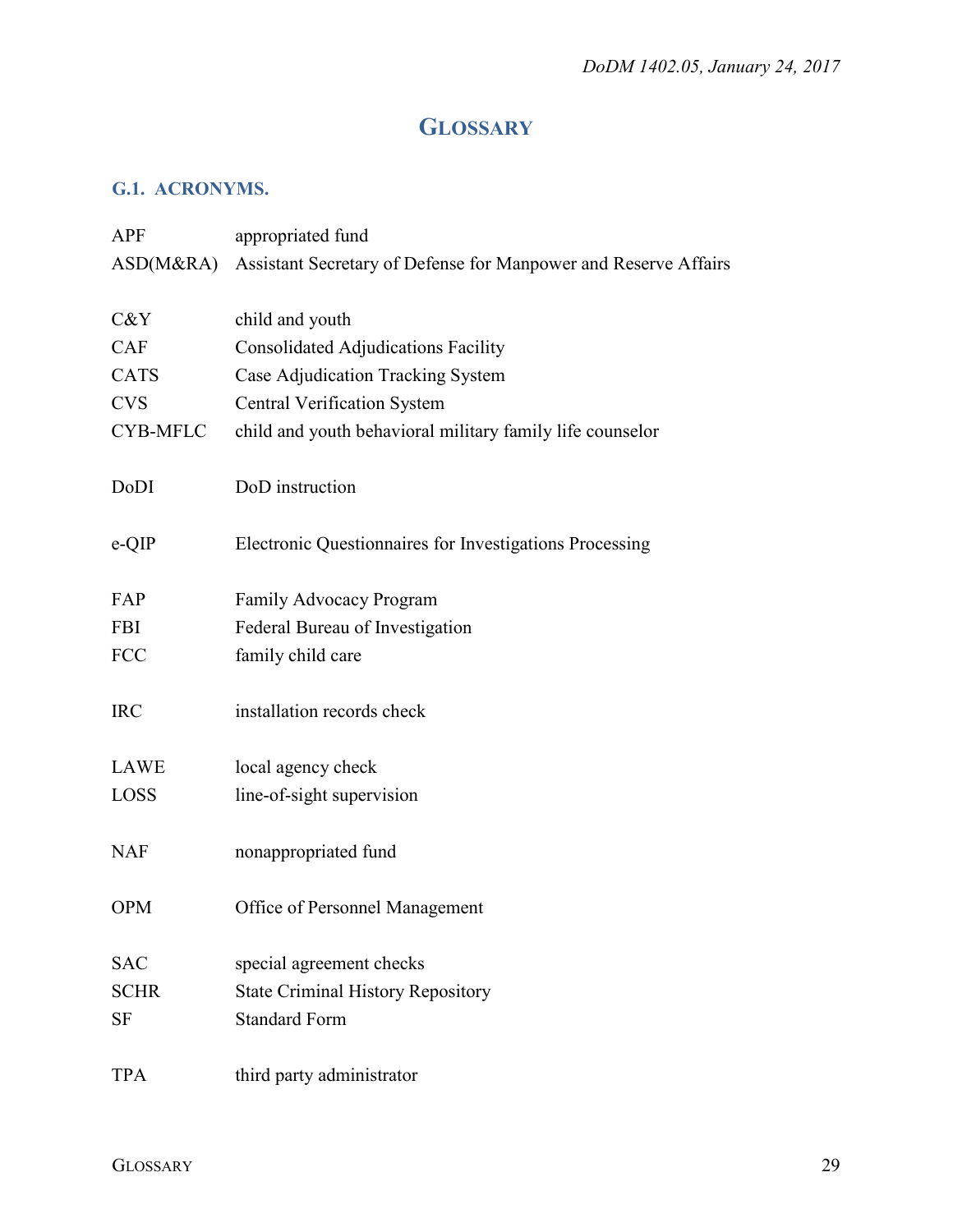| <b>UCMJ</b> | Uniform Code of Military Justice                                                |
|-------------|---------------------------------------------------------------------------------|
| U.S.C.      | United States Code                                                              |
|             | USD(AT&L) Under Secretary of Defense for Acquisition, Technology, and Logistics |

<span id="page-29-0"></span>**G.2. DEFINITIONS.** Unless otherwise noted, these terms and their definitions are for the purpose of this issuance.

**adjudication**. The evaluation of pertinent data in a background investigation, as well as any other available information that is relevant and reliable, to determine whether an individual is suitable or fit for work.

**adult**. An individual who is 18 years of age or older and regarded in the eyes of the law as being able to manage his or her own affairs.

**applicant**. A person upon whom a criminal history background check is, will be, or has been conducted. This includes any individual who has been selected or is being considered for a position subject to a criminal history background check, or who is undergoing a recurring criminal history background check. Also includes current employees who have applied for new positions.

**CATS**. The DoD CAF's adjudication case management system. It takes in the cases as they are delivered, supports the adjudication work process, and automates record keeping, including through the use of a centralized database of adjudication outcomes.

**care provider**. A current or prospective individual hired with APF and NAFs for education, treatment or healthcare, child care, or youth activities; employed under contract, who works with children; and certified for care. Also includes any individuals working within programs that include child development programs, DoD dependents schools, DoD-operated or -sponsored activities, foster care, private organizations on DoD installations, and youth programs.

**child**. A person under 18 years of age.

**child care services programs**. Care or services provided to children under the age of 18 in settings including child protective services (including the investigation of child abuse and neglect reports), social services, health and mental health care, child (day) care, education (whether or not directly involved in teaching), foster care, residential care, recreational or rehabilitative programs, and detention, correctional, or treatment services, in accordance with Title 42 U.S.C.

**Component adjudicator**. An individual trained and certified as a suitability adjudicator at the DoD Component or Military Service level.

**contractor**. Any non-DoD individual, firm, corporation, partnership, association, or other nonfederal entity that enters into a contract directly with the DoD or a DoD Component to furnish supplies, services, or both, including construction.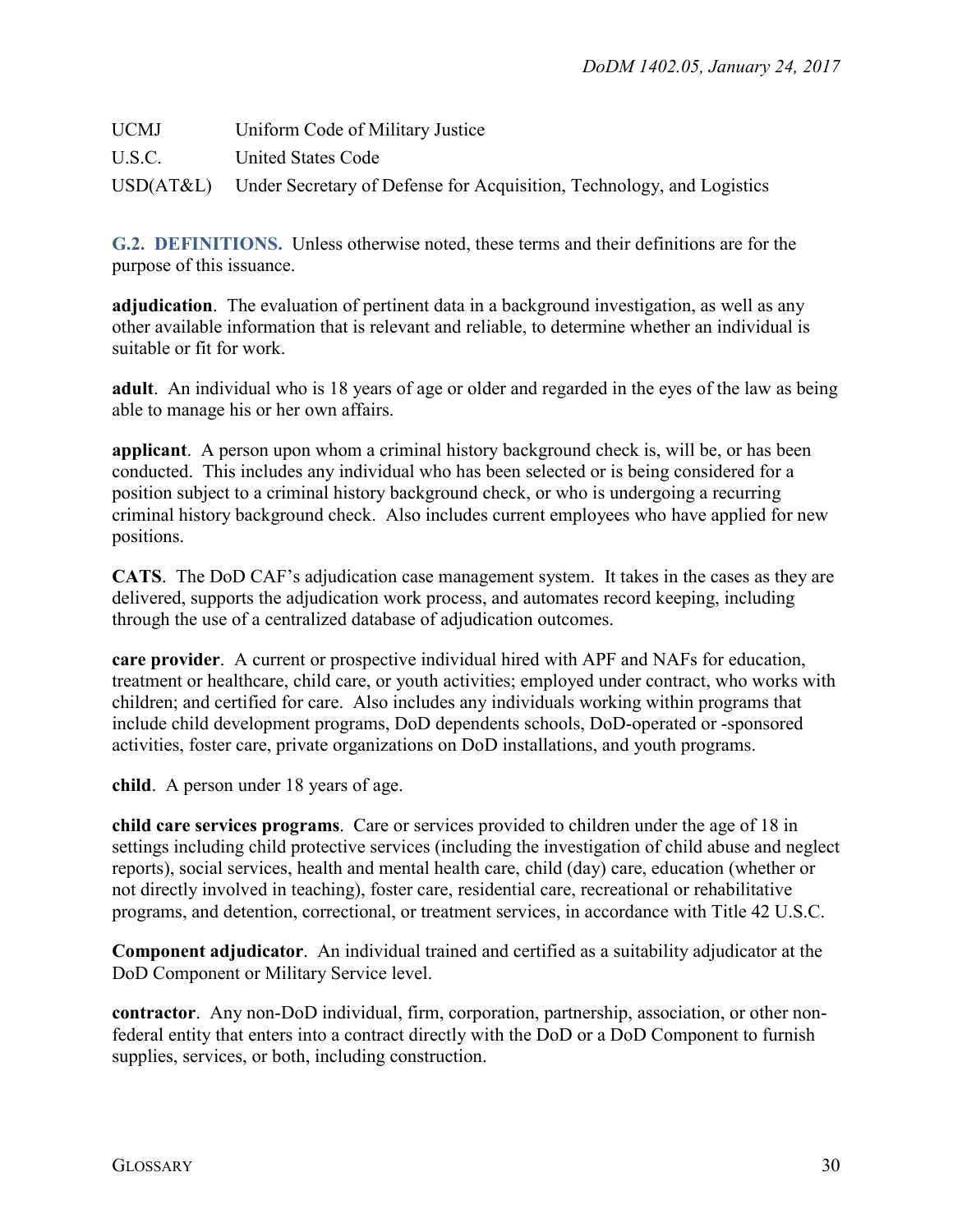**controlled and limited duration contact.** Infrequent contact or interactions in a controlled and limited duration activity between adults and minors, such as participating in one-time activities or events. Such contacts are not subject to background checks, but adults' presence at such activities or events must be under LOSS at all times. For example, individuals designated as non-specified volunteers, such as field trip chaperones with monitored access and limited duration (e.g., 3 to 5 hours), would fall in this category.

**covered position**. A position that must meet the suitability requirements outlined in DoDI 1402.05.

**crime of violence**. Any crime that has an element involving the use, attempted use, or threatened use of physical force against the person or property of another; or that, by its nature, involves a substantial risk that physical force against the person or property of another may be used in committing the offense.

**criminal offense involving a child victim**. Any criminal offense in which the child is a victim of any of the following (but not limited to): kidnapping of a minor; false imprisonment of a minor; criminal sexual conduct toward a minor; solicitation of a minor to engage in sexual conduct; use of a minor in a sexual performance; solicitation of a minor to practice prostitution; any conduct that by its nature is a sexual offense against a minor; or any attempt to commit any of these offenses against a victim who is a minor.

**criminal history background checks**. Records, investigative reports, and other investigative elements accessed to generate criminal history background findings to be used to make fitness or suitability determinations.

**derogatory information**. Information that may reasonably justify an unfavorable personnel suitability or fitness determination because of the nexus between the issue or conduct and the core duties of the position.

**DoD affiliation**. A prior or current association, relationship, or involvement with the DoD or any elements of the DoD, including living, working or visiting a DoD installation.

**DoD C&Y programs**. Programs established by the DoD in accordance with DoDIs 6060.02 and 6060.4 at locations where there are military families living on or off the installation.

**DoD-sanctioned program.** Any program, facility, or service operated by the DoD, a Military Department or Service, or any agency, unit, or subdivision thereof. Examples include, but are not limited to: child development centers; FCC programs; DoD Education Activity schools; and recreation and youth programs. These do not include programs operated by other State or federal government agencies or private organizations.

**duties**. Those activities performed as an employee, contractor, provider, or volunteer that involve interaction with children, including any work performed in a child development program or DoD Education Activity school.

**employee**. An individual paid from funds appropriated by the United States Congress or employed by a NAF instrumentality, as defined in accordance with DoDI 1015.15. Includes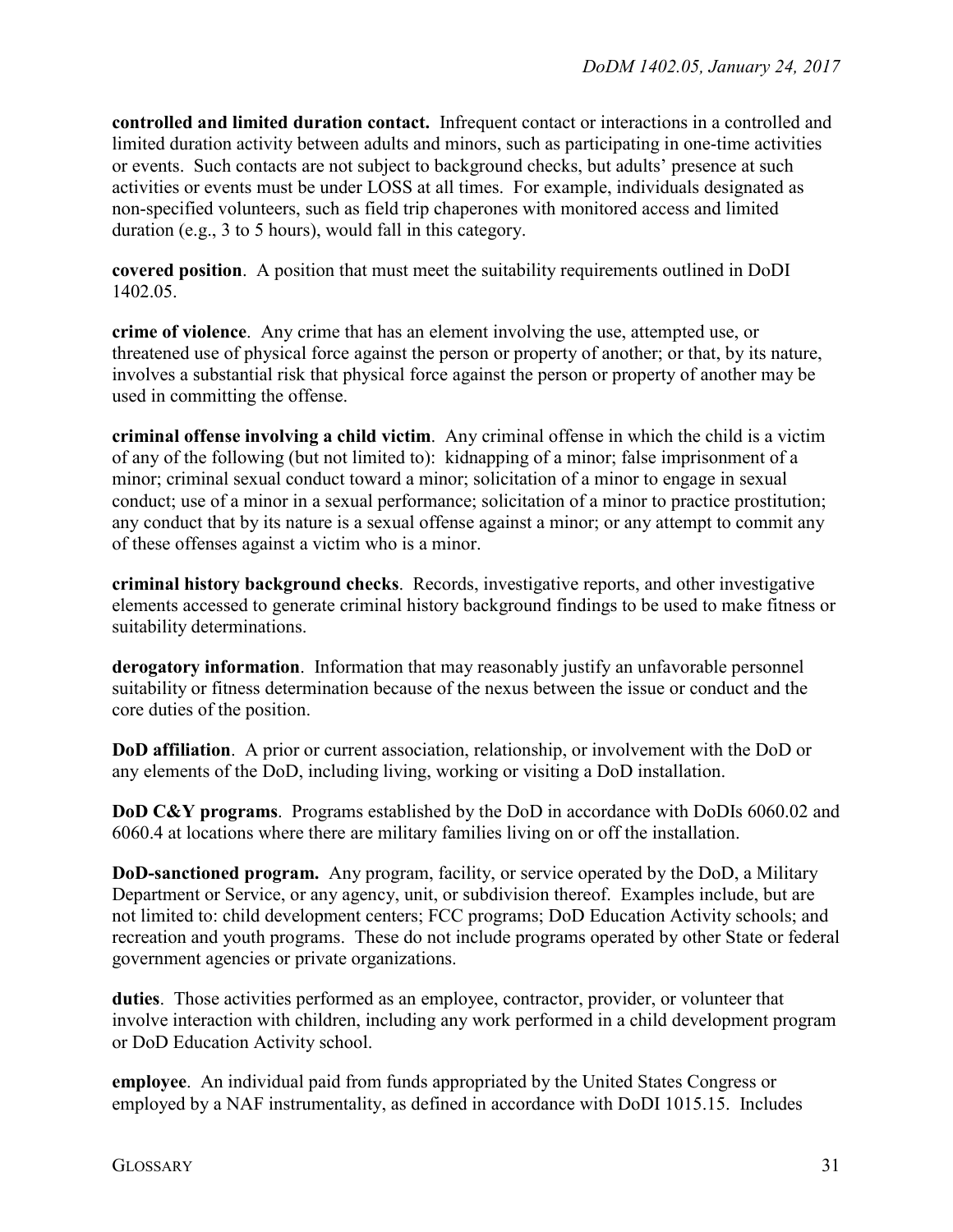foreign nationals, in accordance with Volume 1231 of DoDI 1400.25; Military Service members working during their off-duty hours; and non-status, non-continuing temporary positions with specified employment periods not to exceed 180 days, such as summer hires, student interns, and seasonal hires.

**FAP**. A program designed to address prevention, identification, evaluation, treatment, rehabilitation, follow-up, and reporting of family violence. FAPs consist of coordinated efforts designed to prevent and intervene in cases of family distress, and to promote healthy family life as prescribed by DoDI 6400.01.

**FCC**. Home-based care provided in a private family home for compensation. The home must be inhabited by the family or individual who is providing care.

**FCC provider**. An individual 18 years of age or older who provides child care for 10 hours or more per week per child on a regular basis in his or her home with the approval and certification of the installation commander, and has responsibility for planning and carrying out a program that meets the needs of children at their various stages of development and growth as prescribed in DoDI 6060.02.

**FCC adult family members**. Any person 18 years of age or older who resides in the home of an FCC provider or substitute provider for 30 or more consecutive days.

**fitness**. Reference to a level of character and conduct determined necessary for an individual to perform work for, or on behalf of, a federal agency as an employee in the excepted service (other than in a position subject to suitability) or as a contractor employee.

**fitness determination.** A decision, based on review of background check findings, that an individual is fit to perform duties in a position subject to a criminal history background check. Fitness determinations will be "favorable" (i.e., the individual is fit to perform the duties) or "unfavorable" (i.e., the individual is not fit to perform the duties).

**foreign nationals**. Individuals who are not citizens of the United States.

**foster care**. A voluntary or court-mandated program that provides 24-hour care and supportive services in a family home or group facility, within government-owned or -leased quarters, for children and youth who cannot be properly cared for by their own family.

**host-government check**. A criminal history background check conducted on foreign nationals in accordance with U.S. and host country treaties or agreements.

**interim suitability or fitness determination**. Part of the pre-screening process in the identification and resolution of suitability or fitness issues, which occurs prior to the initiation of the required investigation. It involves the review of applications and other employment-related documents. A favorable interim suitability or fitness determination is a status granted on a temporary basis, which permits individuals to work under LOSS after the return of the advance FBI fingerprint check and the IRC, as applicable, pending completion of full investigative requirements and a final suitability or fitness determination.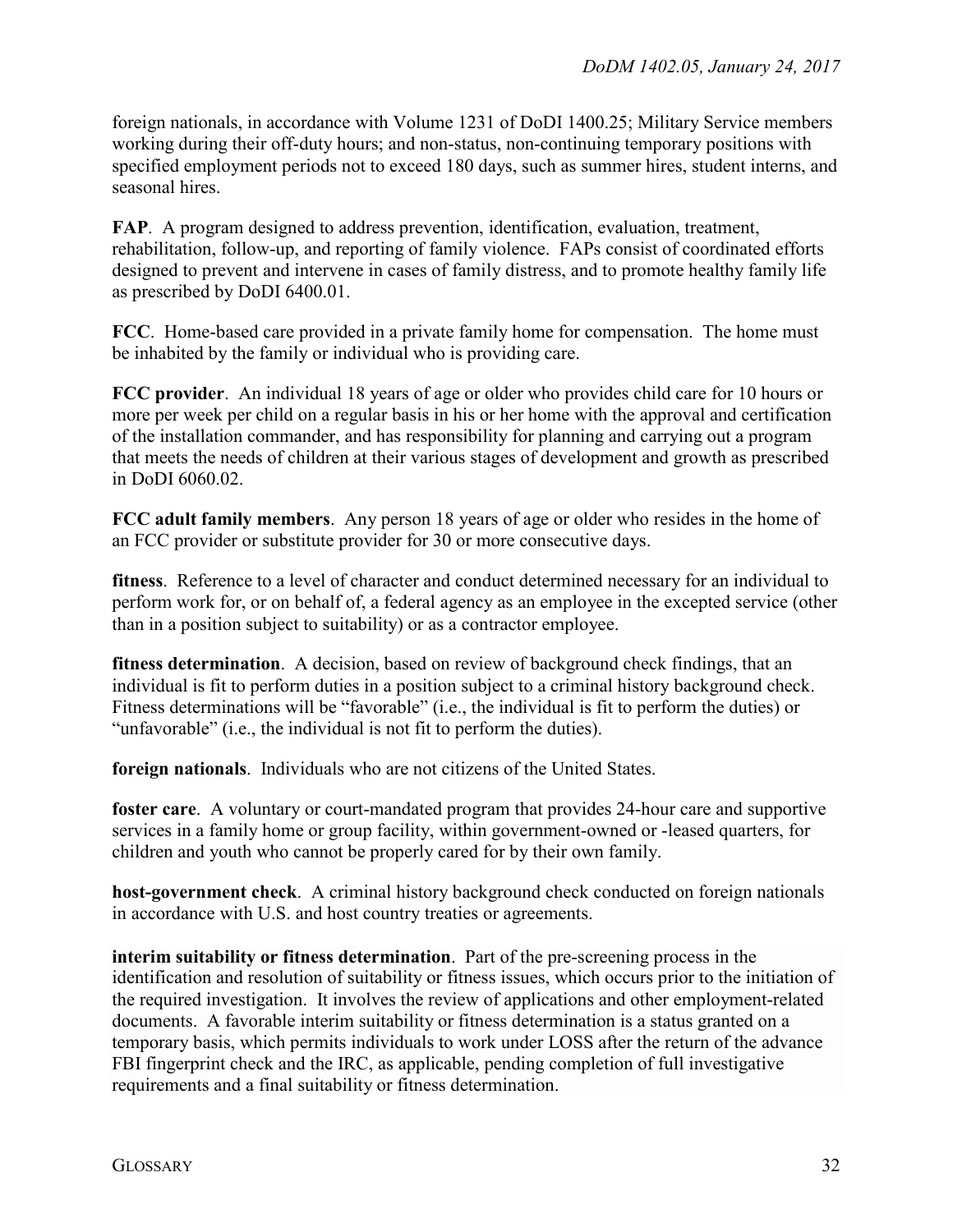**investigative elements.** The records, reports, or other individual elements that comprise the whole of information collected during a criminal history background check and are used to make a fitness or suitability determination.

**IRC**. A query of records maintained on an individual by programs and entities at a military installation where the individual has a DoD affiliation.

**investigative service provider**. The company or agency authorized to perform background investigations on personnel on behalf of the agency.

**LAWE**. A statewide law repository where information is housed within a statewide law enforcement search or database. A LAWE search is an automated OPM process to obtain the same or similar results as the SCHR. These checks are conducted for certain States in lieu of the SCHR, in accordance with the policy and procedure of the State, and are accepted by OPM.

**LOSS**. Continuous visual observation and supervision of an individual whose background check has not yet cleared and who has a favorable interim suitability or fitness determination while he or she is engaged in child interactive duties or in the presence of children in a DoD-sanctioned program or activity. The person providing supervision must have undergone a background check and received a final favorable suitability or fitness determination and be current on all periodic reverifications, as required by this issuance.

**mandated reporter of child abuse**. An individual who is required by law to report reasonable suspicions of abuse or child maltreatment to an appropriate agency, such as child protective services, law enforcement, or State's child abuse reporting hotline.

**met criteria.** Reported incident of alleged maltreatment found to meet DoD incident determination criteria for child abuse or domestic abuse and entry into the Military Service FAP central registry of child abuse and domestic abuse reports.

**NACI**. A legacy background investigation primarily for federal employees who will not have access to classified information.

**personally identifiable information**. Defined in DoD Directive 5400.11.

**position**. An employee, contractor, provider, or volunteer role or function.

**preliminary investigation.** The investigative elements of a criminal history background check, including those specified in Enclosure 3 of this issuance, which must be favorably completed and reviewed before an individual may be permitted to perform duties under LOSS.

**providers**. Individuals involved in the provision of child care services who have regular contact with children or may be alone with children in the performance of their duties. Includes FCC providers and substitute providers and individuals with overall management responsibility for C&Y programs.

**regular contact with children**. Reasonably expected recurring and ongoing contact or access between an adult and a minor under the age of 18 in the performance of the adult's duties on a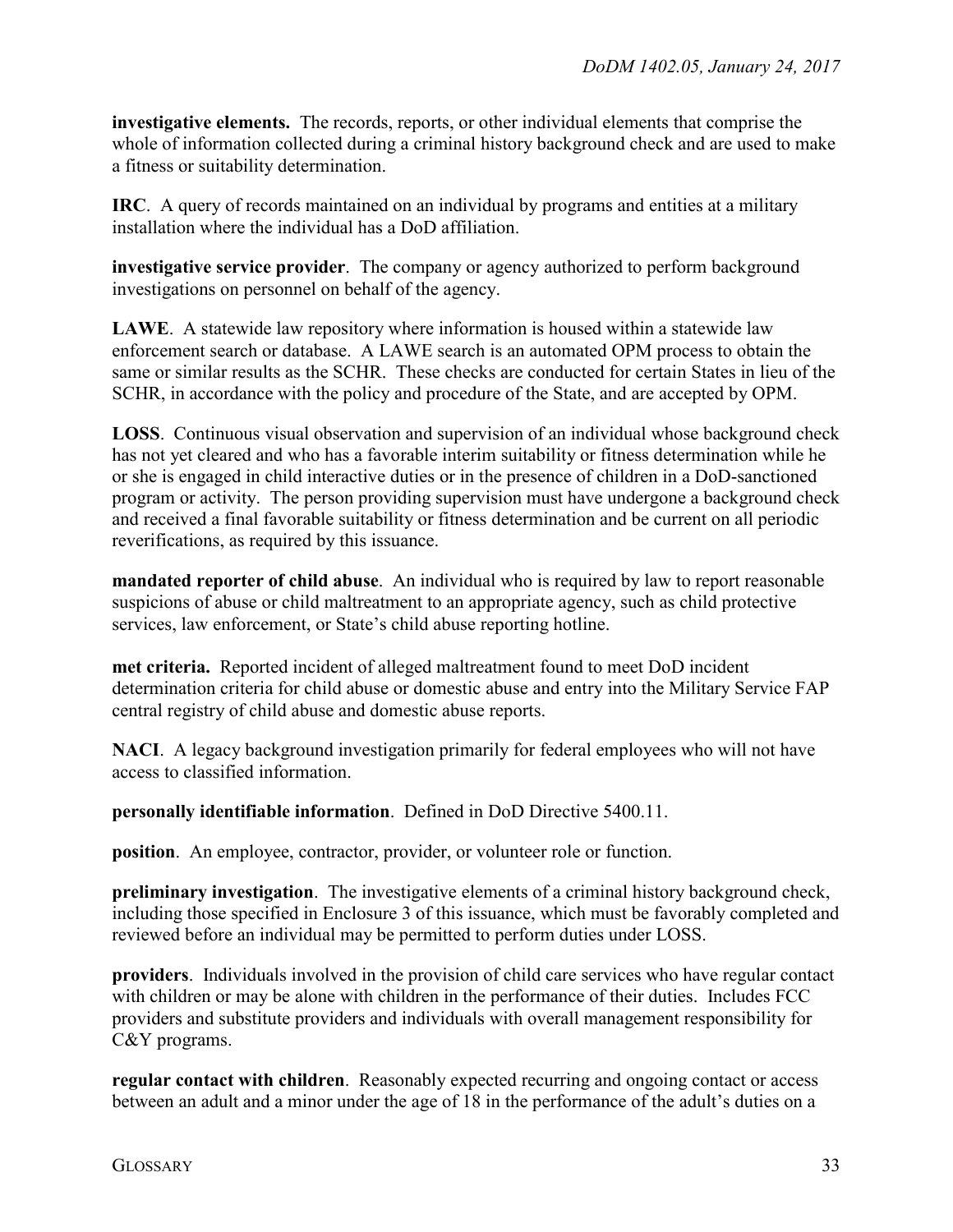DoD installation, program, or as part of a DoD-sanctioned activity. Activities and events with repeated scheduled interactions would constitute regular contact. For example, individuals designated as athletic team coaches or performing arts instructors would fall under this definition.

**reverification**. An updated criminal history background check conducted after the period of time prescribed by DoDI 1402.05 and Paragraph 3.7. of this issuance to ensure an individual remains suitable to provide child care services.

**SAC**. Single or multiple record checks, conducted by OPM, that do not constitute a complete investigation.

**SCHR.** A repository of criminal information that lists past State convictions, current offender information, and criminal identification information (i.e., fingerprints, photographs, and other information or descriptions) that identify a person as having been the subject of a criminal arrest or prosecution. SCHR checks may include the State child abuse and neglect repository and the State sex offender registry.

**subcontractor**. Any supplier, distributor, vendor, or firm that furnishes supplies or services to or for a prime contractor or another subcontractor.

**suitability**. A person's identifiable character traits and conduct sufficient to decide whether an individual's employment or continued employment would or would not protect the integrity or promote the efficiency of the service.

**supervisor**. The staff member supervising individuals who are permitted to perform duties only under LOSS; not necessarily the same person as an employee's supervisor for employment purposes (e.g., ratings, assignment of duties).

**temporary appointments**. Employment of C&Y program individuals for a period not exceeding 180 consecutive calendar days, such as summer hires, camp counselors, and contractors.

**tier 1 investigation.** Pursuant to the Federal Investigative Standards, OPM has changed the naming convention for the former NACI to a Tier 1 classification.

**volunteer**. There are two types of volunteers:

**specified volunteers.** Individuals who could have extensive or frequent contact with children over a period of time. They include, but are not limited to, positions involving extensive interaction alone, extended travel, or overnight activities with children or youth. Coaches and long-term instructors are among those who fall in this category. The DoD Component head designates specified volunteers. Background checks are required in accordance with Paragraph 3.4.h. of this issuance.

**non-specified volunteers**. Individuals who provide services that are shorter in duration than is required to perform a criminal history background check (e.g., 1-day class trip, class party). Because non-specified volunteers do not receive the same level of background checks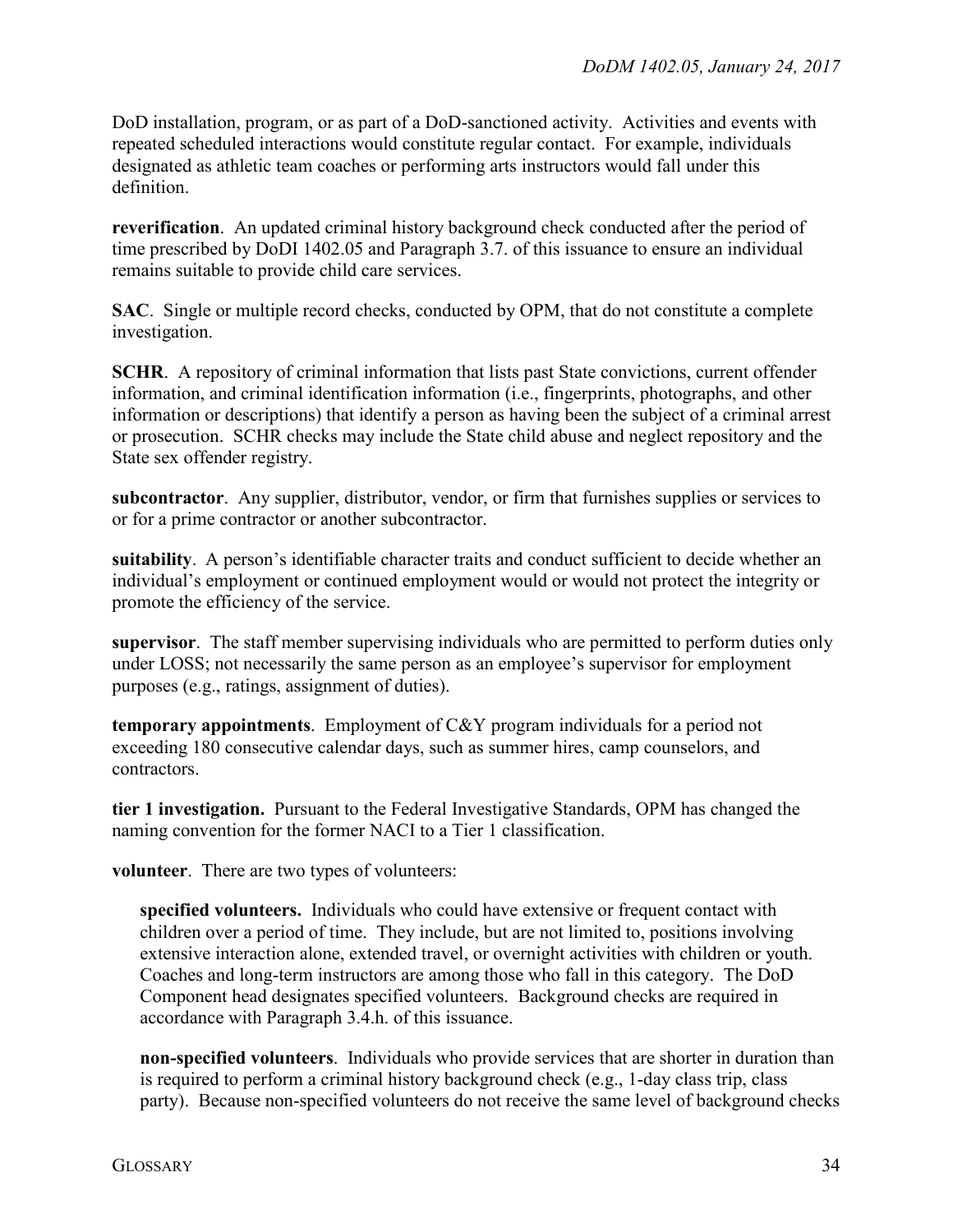as specified volunteers, non-specified volunteers must always be in line of sight of a staff member with a complete background check.

**workforce**. Any and all individuals involved in the provision of DoD C&Y program services.